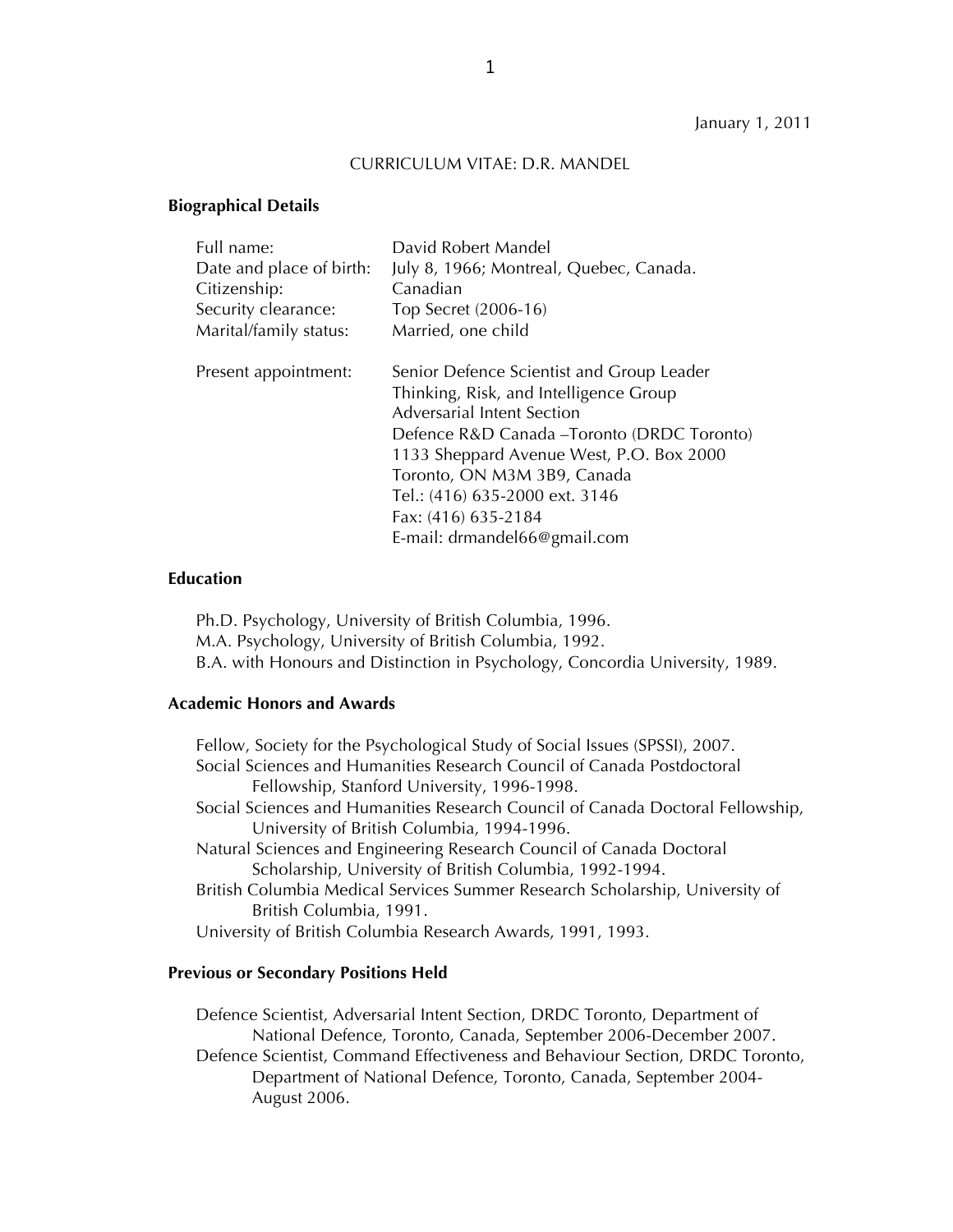- Adjunct Professor, Department of Psychology, University of Toronto (St. George campus), Toronto, Canada, September 2004-present.
- Associate Professor, Department of Psychology, University of Victoria, Victoria, Canada, July 2001-August 2004 (tenured June 2004).
- Senior Lecturer, Department of Psychology, University of Hertfordshire, Hatfield, Hertfordshire, U.K., September 1999-June 2001.
- Lecturer, Department of Psychology, Birkbeck College, University of London, London, U.K., September, 1999-December, 1999.
- Lecturer, Department of Psychology, University of Hertfordshire, Hatfield, Hertfordshire, U.K., August 1998-August 1999.
- Postdoctoral Research Fellow, Department of Psychology, Stanford University, Stanford, California, U.S.A., November 1996-July 1998.
- Graduate Research Assistant (supervisor: Prof. Darrin Lehman), Department of Psychology, University of British Columbia, Vancouver, B.C., Canada, September 1990-October, 1996.
- Undergraduate Research Assistant (supervisor: Prof. Michael von Grunau), Department of Psychology, Concordia University, Montreal, Quebec, Canada, June 1989-June 1990.

### **Research Interests**

Human judgment and decision making; causal, counterfactual, and probabilistic reasoning; risk; intelligence analysis; psychology of collective violence, conflict, and adversarial intent.

### **Publications**

#### **1993**

Lehman, D. R., Davis, C. G., DeLongis, A., Wortman, C. B., Bluck, S., Mandel, D. R., & Ellard, J. H. (1993). Positive and negative life changes following bereavement and their relations to adjustment. *Journal of Social and Clinical Psychology*, *12,* 90- 112.

Mandel, D. R., Axelrod, L. J., & Lehman, D. R. (1993). Integrative complexity in reasoning about the Persian Gulf War and the accountability-to-skeptical-audience hypothesis. *Journal of Social Issues*, *49,* 201-215.

#### **1994**

Mandel, D. R., Lehman, D. R., & Yuille, J. C. (1994). Should this child be removed from home? Hypothesis generation and information seeking as predictors of case decisions. *Child Abuse & Neglect*, *18,* 1051-1062.

Mill, D., Gray, T., & Mandel, D. R. (1994). The influence of research methods and statistics courses on everyday reasoning and belief in unsubstantiated phenomena. *Canadian Journal of Behavioural Science*, *26,* 246-258.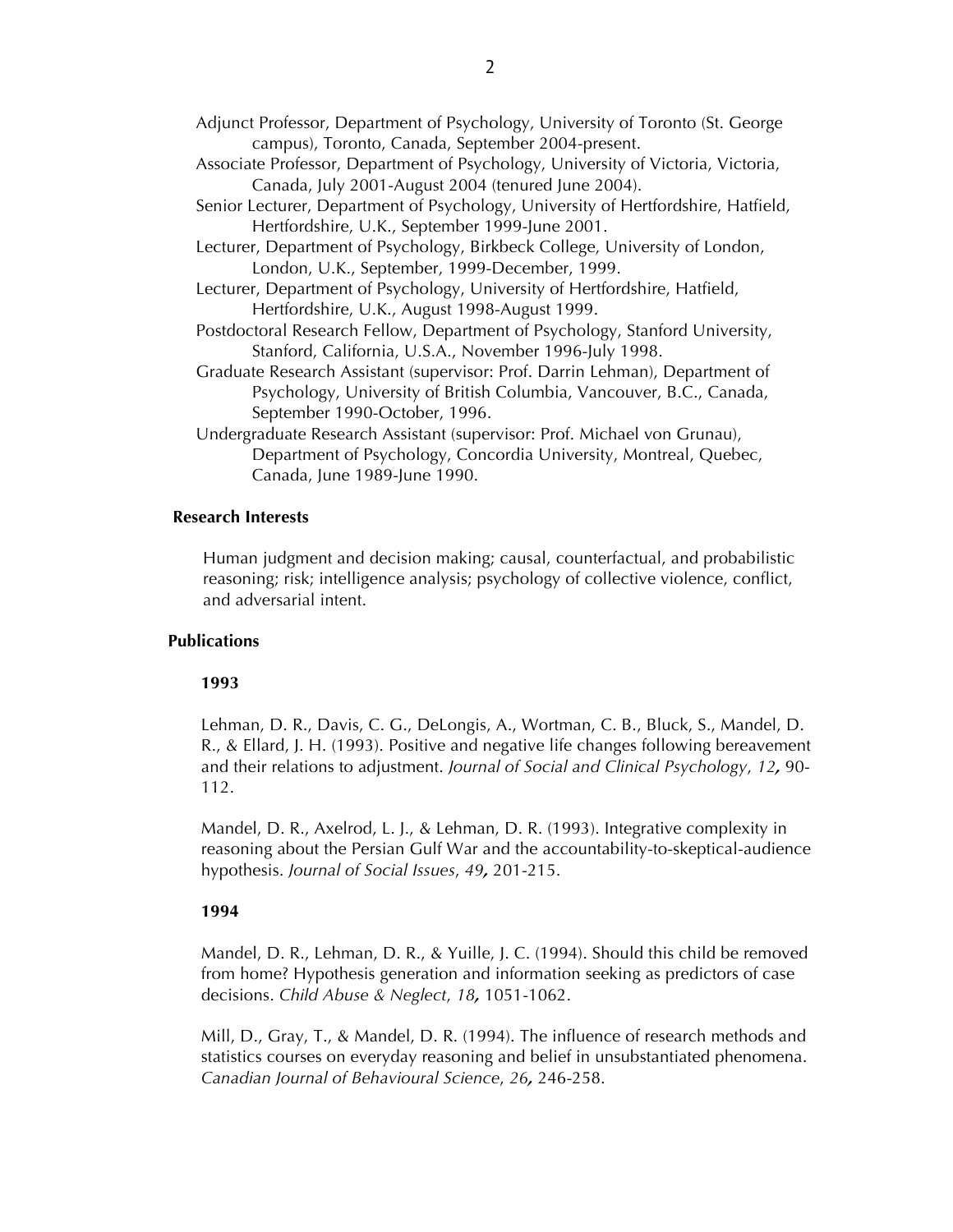### **1995**

Mandel, D. R. (1995). Chaos theory, sensitive dependence, and the logistic equation. *American Psychologist*, *50,* 106-107.

Mandel, D. R., Lehman, D. R., & Yuille, J. C. (1995). Reasoning about the removal of a child from home: A comparison of police officers and social workers. *Journal of Applied Social Psychology*, *25,* 906-921.

# **1996**

Mandel, D. R., & Lehman, D. R. (1996). Counterfactual thinking and ascriptions of cause and preventability. *Journal of Personality and Social Psychology*, *71,* 450- 463.1.

### **1998**

Mandel, D. R. (1998). The obedience alibi: Milgram's account of the Holocaust reconsidered. *Analyse & Kritik: Zeitschrift fur Sozialwissenschaften*, *20,* 74-94.

Mandel, D. R., & Lehman, D. R. (1998). Integration of contingency information in judgments of cause, covariation, and probability. *Journal of Experimental Psychology: General*, *127,* 269-285.

### **1999**

Spellman, B. A., & Mandel, D. R. (1999). When possibility informs reality: Counterfactual thinking as a cue to causality. *Current Directions in Psychological Science*, *8,* 120-123.

Reprinted in: Spellman, B. A., & Willingham, D. T. (Eds). (2005). *Current Directions in Cognitive Science: Readings from the American Psychological Society*. Upper Saddle River, NJ: Pearson Education / Prentice Hall.

### **2000**

Mandel, D. R. (2000). On the meaning and function of normative analysis: Conceptual blur in the rationality debate? *Behavioral and Brain Sciences*, *23*, 686- 687.

### **2001**

Mandel, D. R. (2001). Gain-loss framing and choice: Separating outcome formulations from descriptor formulations. *Organizational Behavior and Human Decision Processes*, *85*, 56-76.

### **2002**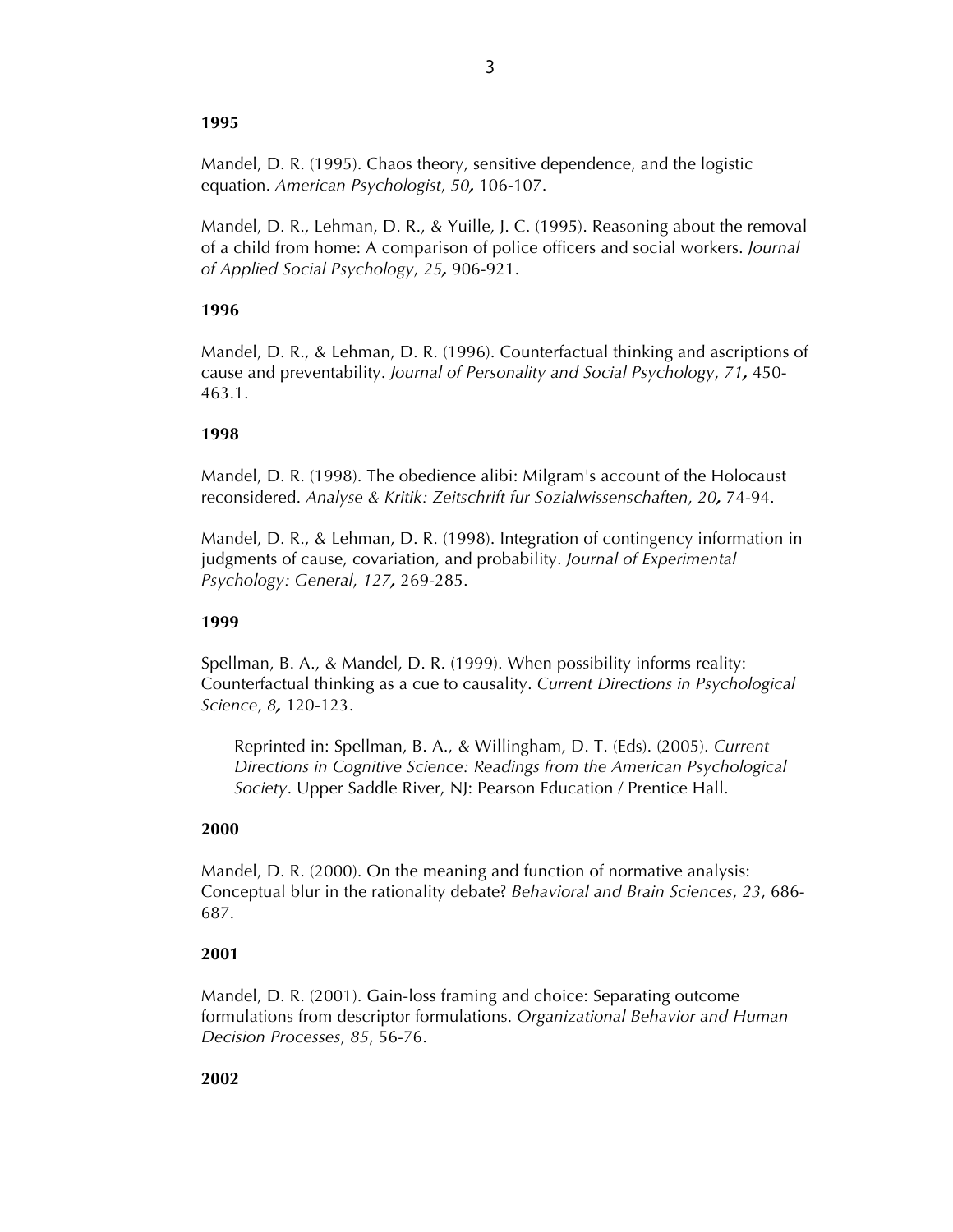Lehman, A. M., Lehman, D. R., Hemphill, K. J., Mandel, D. R., & Cooper, L. M. (2002). Illness experience, depression, and anxiety in chronic fatigue syndrome. *Journal of Psychosomatic Research*, *52*, 461-465.

Mandel, D. R. (2002). Beyond mere ownership: Transaction demand as a moderator of the endowment effect. *Organizational Behavior and Human Decision Processes*, *88*, 737-747.

Mandel, D. R. (2002). Evil and the instigation of collective violence. *Analyses of Social Issues and Public Policy*, *2*, 101-108.

Reprinted in Mandel, D. R. (2010). The war on terror is described as a battle between good and evil. In D. Bryfonski (Ed.), *Violence in William Golding's Lord of the Flies*.

Mandel, D. R. (2002). Instigators of genocide: Examining Hitler from a social psychological perspective. In L. S. Newman and R. Erber (Eds.), *Understanding genocide: The social psychology of the Holocaust* (pp. 259-284). New York: Oxford University Press.

Villejoubert, G., & Mandel, D. R. (2002). The inverse fallacy: An account of deviations from Bayes's theorem and the additivity principle. *Memory & Cognition*, *30*, 171-178.

#### **2003**

Dhami, M. K., & Mandel, D. R. (2003). *Adoption Support Program Queen Alexandra Centre for Children's Health: Evaluation of Client Services 2003 Final Report* [Technical Report].

Mandel, D. R. (2003). Counterfactuals, emotion, and context. *Cognition & Emotion*, *17*, 139-159.

Mandel, D. R. (2003). Effect of counterfactual and factual thinking on causal judgments. *Thinking & Reasoning, 9*, 245-265.

Mandel, D. R. (2003). Judgment dissociation theory: An analysis of differences in causal, counterfactual, and covariational reasoning. *Journal of Experimental Psychology: General*, *137*, 419-434.

Mandel, D. R. (2003). Simulating history: The problem of contingency. *Analyses of Social Issues and Public Policy*, *3,* 177-180.

Mandel, D.R. (2003). The obedience alibi. In M.C. Cardwell, E.Clark and C.Meldrum (Eds.). *Psychology for AS-level* (3rd ed., p. 174). London: Collins.

Spellman, B. A., & Mandel, D. R. (2003). Causal reasoning, Psychology of. In Nadel, L. (Ed.) *Encyclopedia of Cognitive Science* (Vol. 1, pp. 461-466). London: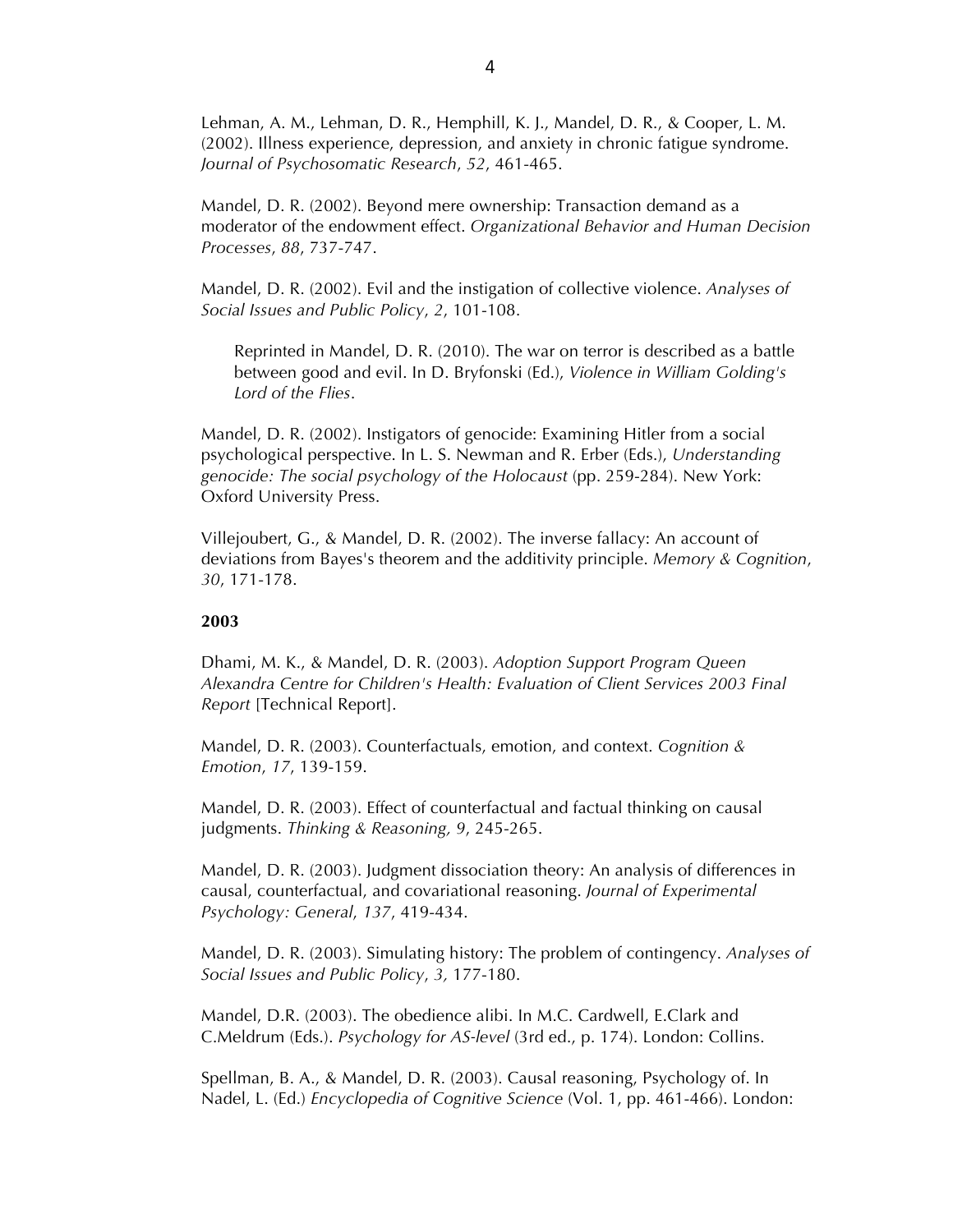Nature Publishing Group.

### **2004**

Mandel, D.R. (2004). Social psychological perspectives on the instigation of collective violence. In D. Munos-Rojas, J.-M. Falomir, & X. Chryssochoou (Eds.) *Proceedings of the Conference on War and Peace: Social Psychological Approaches to Armed Conflict and Humanitarian Issues* (pp. 183-190). Geneva, Switzerland: International Committee of the Red Cross and University of Geneva.

Mandel, D. R. (2004). Unanimity may be improbable; dictatorship is worse: Comment on *The Dangers of Unanimity* by R. B. Zajonc. *Dialogue*, *19*(2), 28-29.

### **2005**

Dhami, M. K., Mandel, D. R., & Souza, K. (2005). Escape from reality: Prisoner's counterfactual thinking about crime, justice and punishment. In D. R. Mandel, D. J Hilton, & P. Catellani (Eds.), *The psychology of counterfactual thinking* (pp. 165- 182). New York: Routledge.

Mandel, D. R. (2005). Are risk assessments of a terrorist attack coherent? *Journal of Experimental Psychology: Applied*, *11*, 277-288.

Mandel, D. R. (2005). Counterfactual and causal explanation: From early theoretical views to new frontiers. In D. R. Mandel, D. J Hilton, & P. Catellani (Eds.), *The psychology of counterfactual thinking* (pp. 11-23). New York: Routledge.

Mandel, D. R. (2005). Threats to democracy: A judgment and decision making perspective. *Analyses of Social Issues and Public Policy*, *5*(1), 209-222.

Mandel, D. R., & Dhami, M. K.(2005). Introduction to the special issue, psychological perspectives on threats to democracy. *Analyses of Social Issues and Public Policy*, *5*(1), 205-207.

Mandel, D. R., & Dhami, M. K. (2005). "What I did" versus "What I might have done": Effect of factual and counterfactual thinking on blame, guilt, and shame in prisoners. *Journal of Experimental Social Psychology*, *41*, 637-645.

Mandel, D. R., Hilton, D. J., & Catellani, P. (2005). Introduction. In D. R. Mandel, D. J Hilton, & P. Catellani (Eds.), *The psychology of counterfactual thinking* (pp. 1- 7). New York: Routledge.

Mandel, D. R., Hilton, D. J., & Catellani, P. (Eds.) (2005). *The psychology of counterfactual thinking*. New York: Routledge.

# **2006**

Dhami, M.K., Mandel, D. R., Loewenstein, G., & Ayton, P. (2006). Prisoners'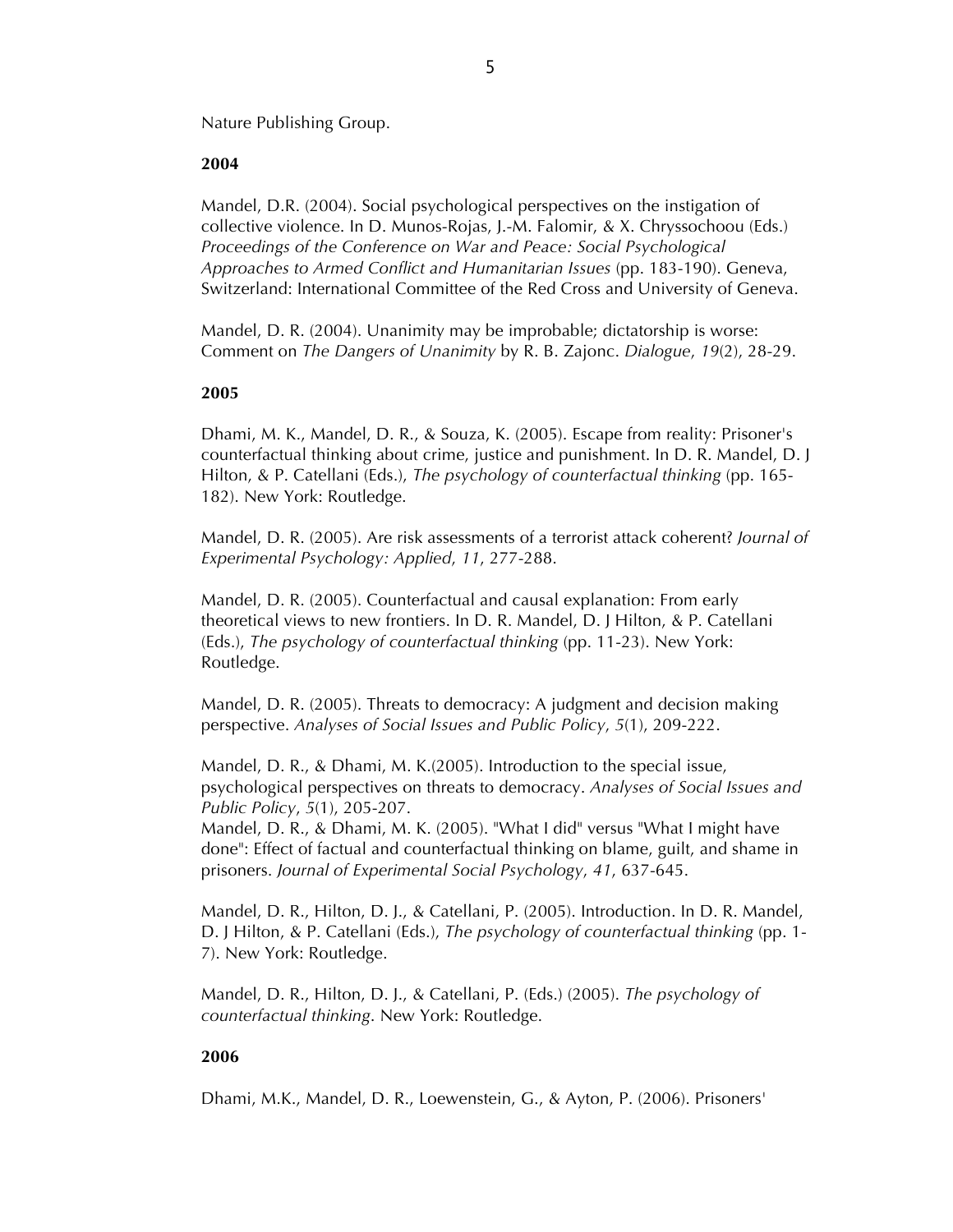positive illusions of their post-release success. *Law and Human Behavior*, *30*, 631- 647.

Mandel, D. R. (2006). Economic transactions among friends: Asymmetric generosity but not agreement in buyers' and sellers' offers. *Journal of Conflict Resolution*, *50*, 584-606.

Mandel, D. R., & Vartanian, O. (2006). Is the weighting of contingency data contingent on the hypothesis assessed? In R. Sun & N. Miyake (Eds.), *Proceedings of the 28th Annual Meeting of the Cognitive Science Society* (p. 2652). Mahwah, NJ: Erlbaum.

White, K., Lehman, D.R., Hemphill, K. J., Mandel, D. R., & Lehman, A. M. (2006). Causal attributions, perceived control, and psychological adjustment: A study of Chronic Fatigue Syndrome. *Journal of Applied Social Psychology*, *36*, 75-99.

### **2007**

Dhami, M. K., Mandel, D. R., & Sothmann, K. (2007). An evaluation of postadoption services. *Children and Youth Services Review*, *29*, 162-179.

Mandel, D. R. (2007). Differential focus in causal and counterfactual thinking: Different possibilities or different functions? *Behavioral and Brain Sciences*, *30*(5), 460-461.

Mandel, D. R. (2007). Nested-sets theory, full stop: Explaining performance on Bayesian inference tasks without dual-systems assumptions. *Behavioral and Brain Sciences*, *30*(3), 275-276.

Mandel, D. R. (2007). *Toward a concept of risk for effective military decision making*. DRDC Toronto Technical Report 2007-124.

Williams, J. J., & Mandel, D. R. (2007). Do evaluation frames improve the quality of conditional probability judgment? In D. S. McNamara & J. G. Trafton (Eds.), *Proceedings of the 29th Annual Meeting of the Cognitive Science Society* (pp. 1653-1658), Mahwah, NJ: Erlbaum.

### **2008**

Mandel, D. R. (2008, June). Judgment under uncertainty. *Intelligence Analyst Training Newsletter*, 7-9.

Mandel, D. R. (2008). Violations of coherence in subjective probability: A representational and assessment processes account. *Cognition*, *106*, 130-156.

Mandel, D. R., & Vartanian, O. (2008). Taboo or tragic: Effect of tradeoff type on moral choice, conflict, and confidence, *Mind & Society*, *7*, 215-226.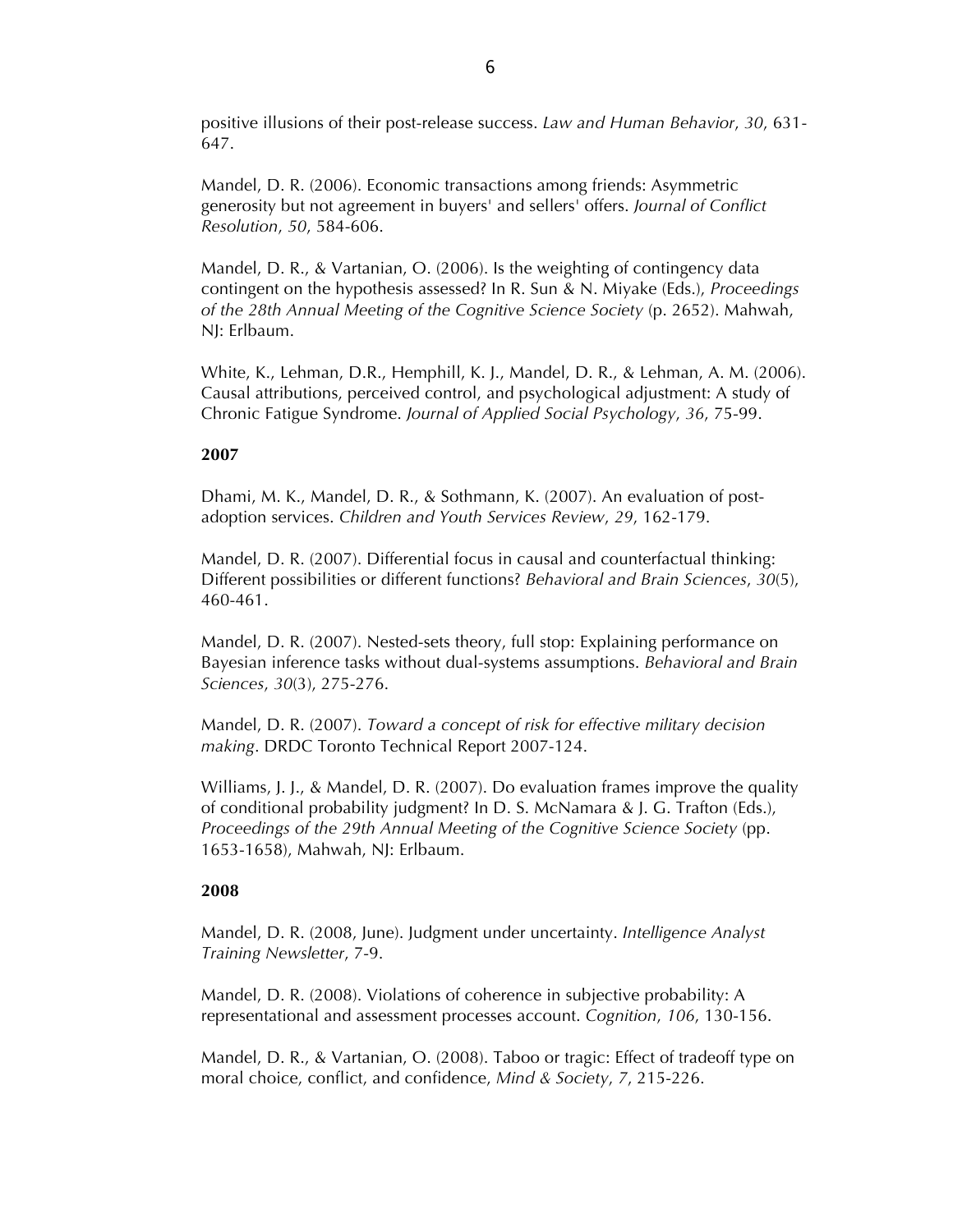Pavlovic, N. J., Blackler, K., & Mandel, D. R. (2008). *Conflict and security indices.* DRDC Toronto Technical Memorandum 2008-168.

Pavlovic, N. J., Casagrande Hoshino, L., Mandel, D. R., & Dorn, A. W. (2008). *Indicators and indices of conflict and security: A review and classification of opensource data.* DRDC Toronto Technical Report 2008-167.

### **2009**

Ferriday, C., Vartanian, O., & Mandel, D. R. (2009). *Falling off the self-imposed pedestal: How audience presence and feedback affect aggressive responding in narcissists.* DRDC Toronto Technical Report 2009-215.

Kamleitner, B., Dhami, M. K., & Mandel, D. R. (2009). Gambling for a discount: Preferring a discount per item to discount per purchase? *Advances in Consumer Research*, *36*, 566-567.

Mandel, D. R. (2009). *Applied behavioural science in support of intelligence: Experiences in building a Canadian capability*. Commissioned report to the Committee on Field Evaluation of Behavioral and Cognitive Sciences-Based Methods and Tools for Intelligence and Counter-intelligence, Division of Behavioral and Social Sciences and Education. Washington, D.C.: The National Academies.

Mandel, D. R., & Vartanian, O. (2009). Weighting of contingency information in causal judgment: Evidence of hypothesis dependence and use of a positive-test strategy. *Quarterly Journal of Experimental Psychology*, *62*, 2388-2408.

### **2010**

Campbell, A., & Mandel, D. R. (2010). *Summary record of the GFF Community of Interest on the Practice and Organization of Intelligence Ottawa Roundtable: What can the cognitive and behavioural sciences contribute to intelligence analysis? Towards a collaborative agenda for the future.* DRDC Toronto Contractor Report 2010-012.

Mandel, D. R. (2010, March). Confirmation and positive-test biases in hypothesis testing. *Intelligence Analyst Training Newsletter*, 8-9.

Mandel, D. R. (2010). Instigators and perpetrators of collective violence. In L. Fenstermacher, L. Kuznar, T. Rieger, & A. Speckhard (Eds), *Protecting the Homeland from International and Domestic Terrorism Threats: Current Multi-Disciplinary Perspectives on Root Causes, the Role of Ideology, and Programs for Counter-radicalization and Disengagement* (pp. 122-128). Arlington VA: Office of Secretary of Defense, Director, Defense Research & Engineering.

Mandel, D. R. (2010). Predicting blame assignment in a case of harm caused by negligence. *Mind & Society*, *9*, 5-17.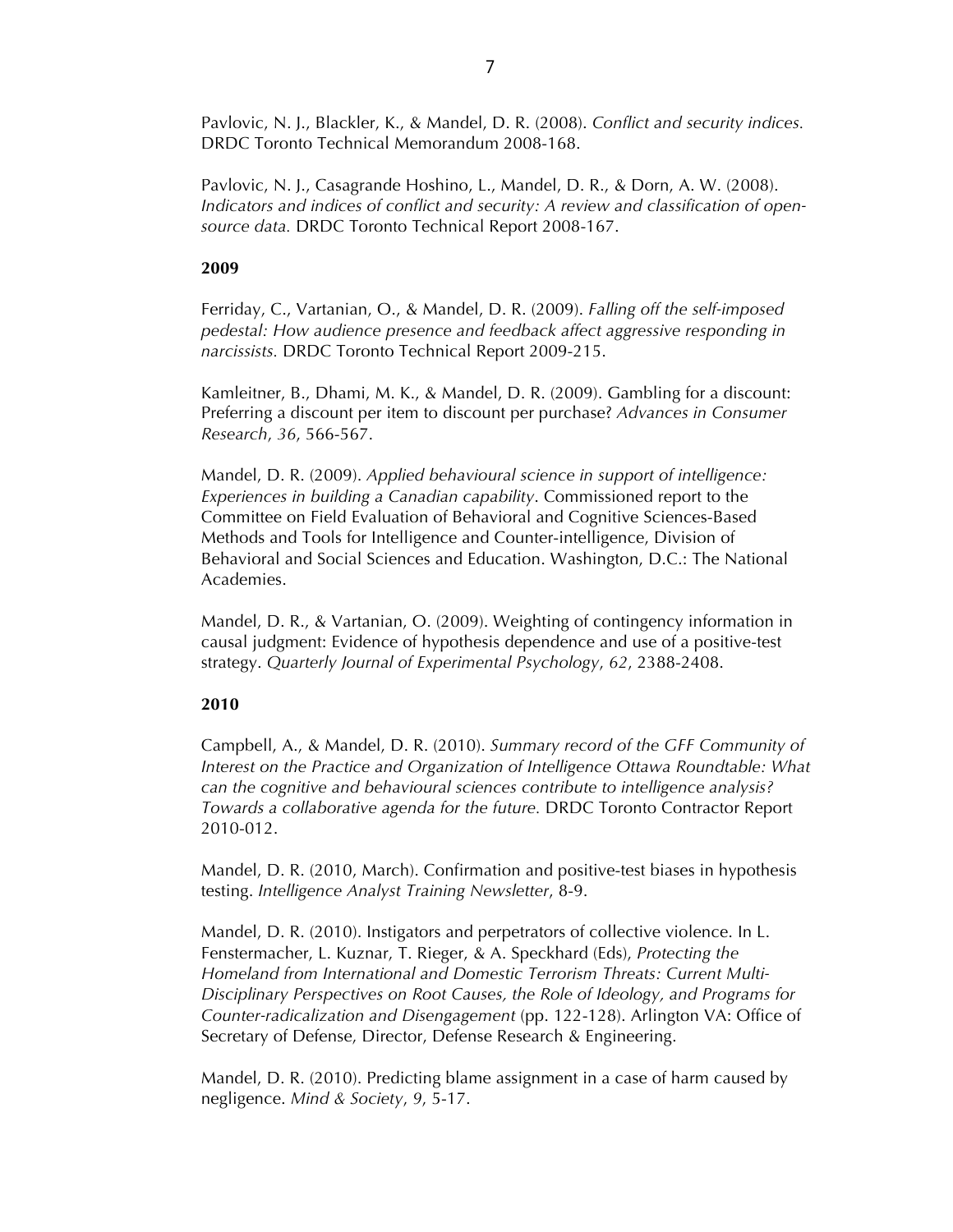Mandel, D. R. (2010). Radicalization: What does it mean? In T. M. Pick, A. Speckhard, & B. Jacuch (Eds.), *Home-grown terrorism: Understanding and addressing the root causes of radicalisation among groups with an immigrant heritage in Europe (pp. 101-113)*. Amsterdam, Netherlands: IOS Press. [In NATO Science for Peace and Security Series E: Human and Social Dynamics -- Vol. 60]

Mandel, D. R. & Vartanian, O. (2010). Bush v. Bin Laden: Effect of state emotion on perceived threat is mediated by emotion towards the threat agent. *International Review of Social Psychology*, *23*, 5-23. [Special issue on terrorism]

Mandel, D. R., Vartanian, O., Adams, B. D., & Thomson, M. H. (2010). Performance of UN military observer teams: Does victim proximity escalate commitment to saving lives? *Human Performance*, *23*, 229-246.

### *Papers in press*

Derbentseva, N. and Mandel, D. R. (in press). Using Concept Maps to improve the practice and organization of intelligence in Canada. In B. Moon, R. R. Hoffman, J. Novak, and A. J. Canas (Eds), *Applied concept mapping: Capturing, analyzing, and organizing knowledge*. Boca Raton, FL: CRC Press.

Derbentseva, N., McLellan, L., & Mandel, D.R. (in press). *Issues in intelligence production: Summary of interviews with Canadian intelligence managers.* DRDC Toronto Technical Report (number pending).

Dhami, M. K., & Mandel, D. R. (in press). Crime as risk taking. *Psychology, Crime and Law*.

Dhami, M.K., Mandel, D.R., & Garcia-Retamero, R. (in press). Canadian and Spanish youths' risk perceptions of drinking and driving and riding with a drunk driver. *Journal of International Psychology*.

Mandel, D. R. (in press). Affect and risk perception in the context of terrorism: Towards an understanding of its psychosocial aspects. In A. Speckhard (Ed.) Psychosocial, Organizational, and Cultural Aspects of Terrorism: Final Report to NATO HFM140/RTO. Brussels: NATO.

Mandel, D. R. (in press). Mental simulation and the nexus of causal and counterfactual explanation. In C. Hoerl, T. McCormack, & S. Beck (Eds.), *Understanding counterfactuals / understanding causation: Issues in philosophy and psychology.* Oxford, UK: Oxford University Press.

Mandel, D. R. (in press). Military social influence: Commentary on King. *Analyses of Social Issues and Public Policy*.

Mandel, D. R. (in press). On the psychology of evil in interpersonal and corporate contexts. In C. Jurkiewicz (Ed.) *The foundations of organizational evil*. Armonk,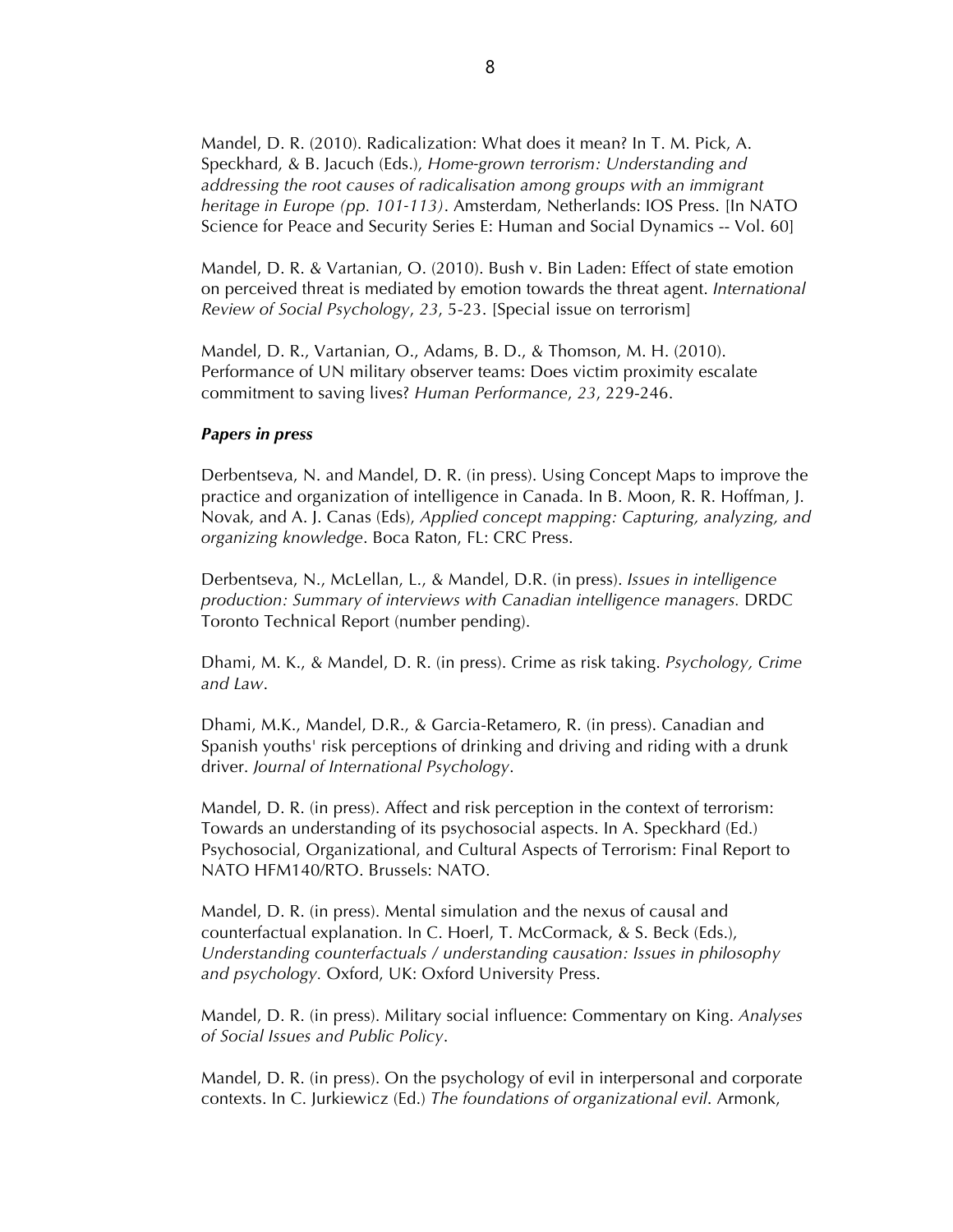NY: M.E. Sharpe.

Mandel, D. R. (in press). The role of instigators in radicalization to violent extremism. In A. Speckhard (Ed.) Psychosocial, Organizational, and Cultural Aspects of Terrorism: Final Report to NATO HFM140/RTO. Brussels: NATO.

Mandel, D. R. (in press). *Triangulate, triangulate, triangulate! Some challenges and opportunities for defense and security science in the "human" domain*. White Paper for the Steering Committee on The Neurobiology of Political Violence: New Tools, New Insights. Washington, D.C.: US Department of Defense.

Mandel, D. R. (in press). What do Americans and Chinese think about themselves and each other? In S. Hoque & S. Clark (Eds.), *What lies ahead? Debating the prospects for a "post-American world."* Toronto, Canada: University of Toronto Press.

Mandel, D. R. & Vartanian, O. (in press). Frame, brains, and content domains: Neural and behavioral effects of descriptive content on preferential choice. In O. Vartanian and D. R. Mandel (Eds.), *Neuroscience of decision making*. New York: Psychology Press.

Vartanian, O., & Mandel, D. R. (in press). Introduction. In O. Vartanian and D. R. Mandel (Eds.), *Neuroscience of decision making*. New York: Psychology Press.

Vartanian, O., & Mandel, D. R. (in press). Neural bases of judgment and decision making. In M. K. Dhami, A. Schlottmann, & M. Waldmann (Eds.), *Judgment and decision making as a skill: Learning, development, and evolution*. Cambridge, UK: Cambridge University Press.

Vartanian, O., & Mandel, D. R. (Eds.) (in press). *Neuroscience of decision making* [in the "Contemporary Approaches in Cognitive Neuroscience" series]. New York: Psychology Press.

Vartanian, O., Mandel, D. R., & Duncan, M. (in press). Money or life: Behavioral and neural context effects on choice under uncertainty. *Journal of Neuroscience, Psychology, and Economics*.

### *Under review or in revision*

Bruine de Bruin, W., Fischhoff, B., Downs, J. S., Florig, H. K., Stone, E. R., Mandel, D. R., & Lerner, J. S. When disaster-preparation messages evoke fear and anger: Emotion effects on cognitive appraisals.

Dhami, M. K., & Mandel, D. R. Expressions of rationality in defendants' choice of trial court.

Ferriday, C. L., Vartanian, O., & Mandel, D. R. Public but not private ego threat triggers aggression in narcissists.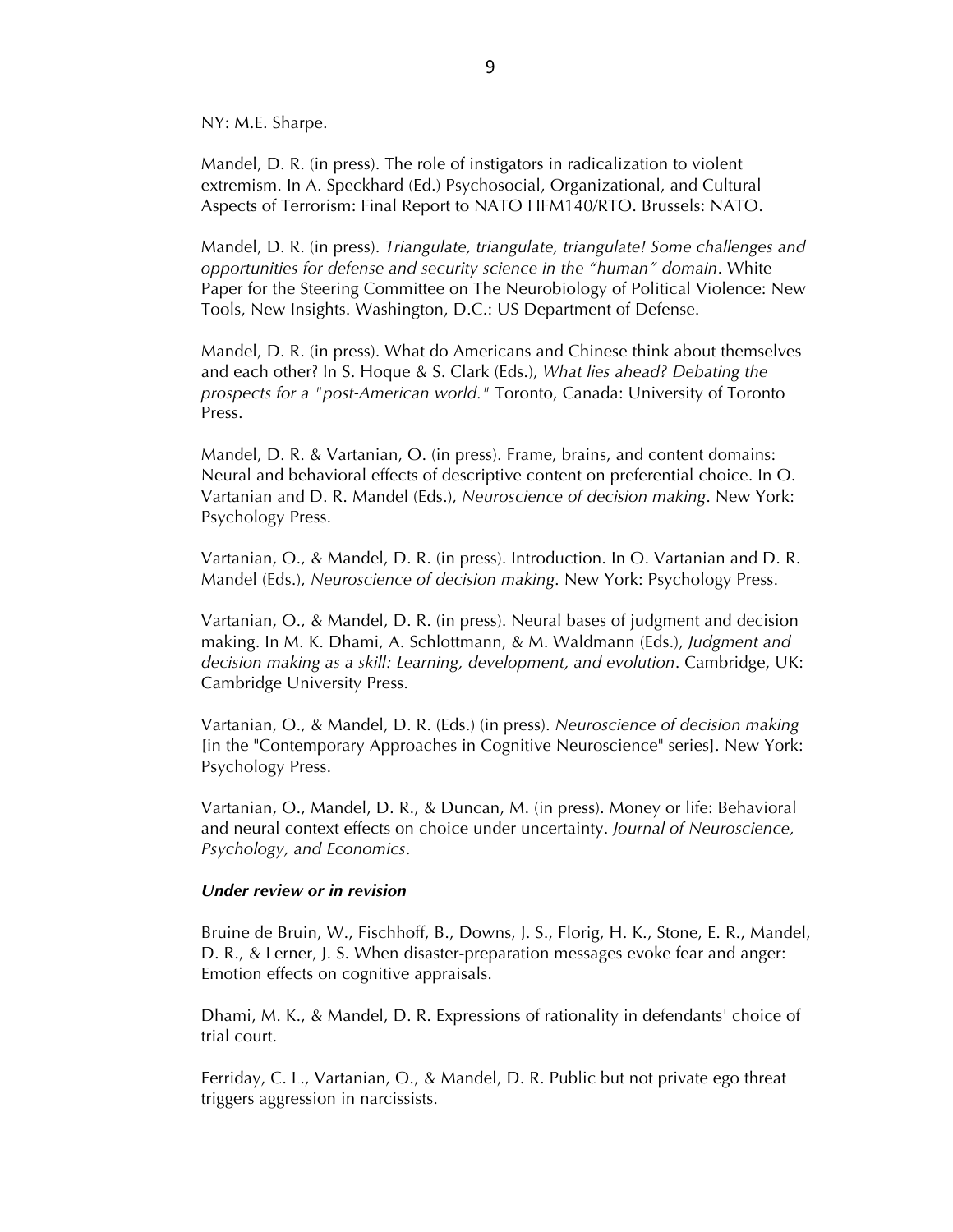Kamleitner, B., Mandel, D. R., & Dhami, M. K. Risky discounts: Do people prefer them on a per-item or per-purchase basis and why?

Mandel, D. R. Blame, anger, and fear as predictors of attitudes towards police use of tasers following the Dziekanski tragedy.

Pavlovic, N., & Mandel, D. R. Towards conceptualizing good governance: Exploratory factor analysis of governance indices.

Suedfeld, P., Frisch, S., Hermann, M. G., & Mandel, D. R. Integrative and conceptual complexity: Tracking the decisions of political leaders versus profiling their personalities.

Vartanian, O., & Mandel, D. R. Imputing intent in international relations: It matters whether states are friends or foes.

### **Presentations**

### **1993**

Mandel, D.R., Lehman, D.R., & Yuille, J.C. (August, 1993). *Critical thinking and decision making of child abuse investigators*. Poster presented at the 101st Annual Convention of the American Psychological Association, Toronto, Canada.

# **1997**

Mandel, D.R. (August, 1997). *Positive-test and sufficiency-test biases in contingency information integration*. Paper presented at the Conference on Positive-Negative Asymmetry and Reasoning, Krakow, Poland.

# **1998**

Mandel, D.R. (December, 1998). *The obedience alibi: Obedience to authority and perpetrators of the Holocaust*. Colloquium presented at the Department of Psychology, University of East London, London, UK.

# **1999**

Mandel, D.R. (May, 1999). *Feature analysis: A new perspective on a classic approach to cognitive modeling*. Paper presented at the European Association of Experimental Social Psychology Small Group Meeting on Classic and Connectionist Approaches to Causal Inference and Social Judgment, Aix-en-Provence, France.

Mandel, D.R. (June, 1999). *Untangling framing: Gain-loss formulations and choice*. Colloquium presented to the Department of Psychology, Université de Toulouse II, Toulouse, France.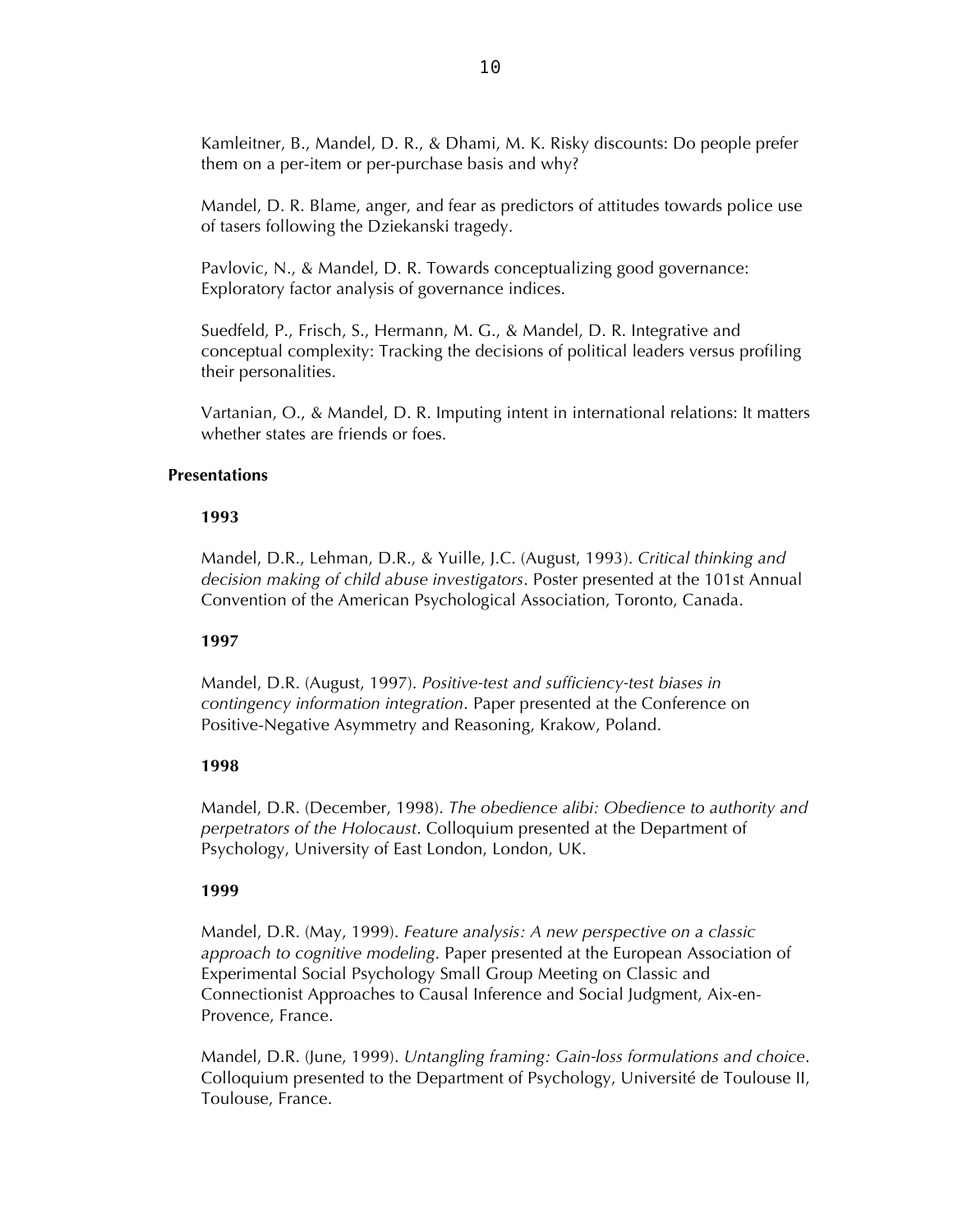Mandel, D.R., & Lehman, D.R. (June, 1999). *Feature analysis: A new perspective on a classic approach to cognitive modeling*. Poster presented at the conference on Brain, Behaviour, and Cognitive Science, Edmonton, Canada.

Mandel, D.R. (July, 1999). *Feature analysis: Modeling issues in judgment and decision making*. Invited paper presented at the Advanced Computation Laboratory (Director: J. Fox), Imperial Cancer Research Fund, London, UK.

Mandel, D.R. (July, 1999). Is possibility reality's informant? Counterfactual thinking and causal attribution. Paper presented in F. van Overwalle & D. Hilton (Chairs), "*Attribution processes*," symposium, The 12th General Meeting of the European Association of Experimental Social Psychology, Oxford, UK.

Mandel, D.R., & Ross, L.D. (August, 1999). *Effects of mental undoing on hedonic reactions to sequential gains and losses*. Poster presented at the 21st Annual Meeting of the Cognitive Science Society, Vancouver, Canada.

Villejoubert, G., Mandel, D.R., & Vallée-Tourangeau, F. (August, 1999). *Reasoners' sensitivity to the relative diagnosticity of answers in a hypothesis-testing task*. Poster presented at the 21st Annual Meeting of the Cognitive Science Society, Vancouver, Canada.

Mandel, D.R. (December, 1999). Mental undoing and hedonics. Paper presented in K. Manktelow & S. Lovie (Chairs), "*Practical reasoning*," symposium, The Annual London Conference of the British Psychological Society, London, UK.

### **2000**

Mandel, D.R. (February, 2000). *Across the three Cs: Dissociations among counterfactual, causal, and contingency judgments*. Paper presented at the London Judgment and Decision Making Group, University College London, UK.

Mandel, D.R. (March, 2000). *Untangling framing: Gain-loss formulations and choice*. Colloquium presented to the Department of Psychology, University of Wolverhampton, Wolverhampton, UK.

Mandel, D.R. (May, 2000). *Untangling framing: Gain-loss formulations and choice*. Paper presented at the London Judgment and Decision Making Group, University College London, UK.

Mandel, D.R. (August, 2000). *Counterfactual thinking and causality*. Paper presented at the Fourth International Conference on Thinking: Thinking 2000, British Psychological Society, Durham, UK.

Villejoubert, G., & Mandel, D.R. (August, 2000). *The inverse fallacy in posterior probability judgment*. Paper presented at the Fourth International Conference on Thinking: Thinking 2000, British Psychological Society, Durham, UK.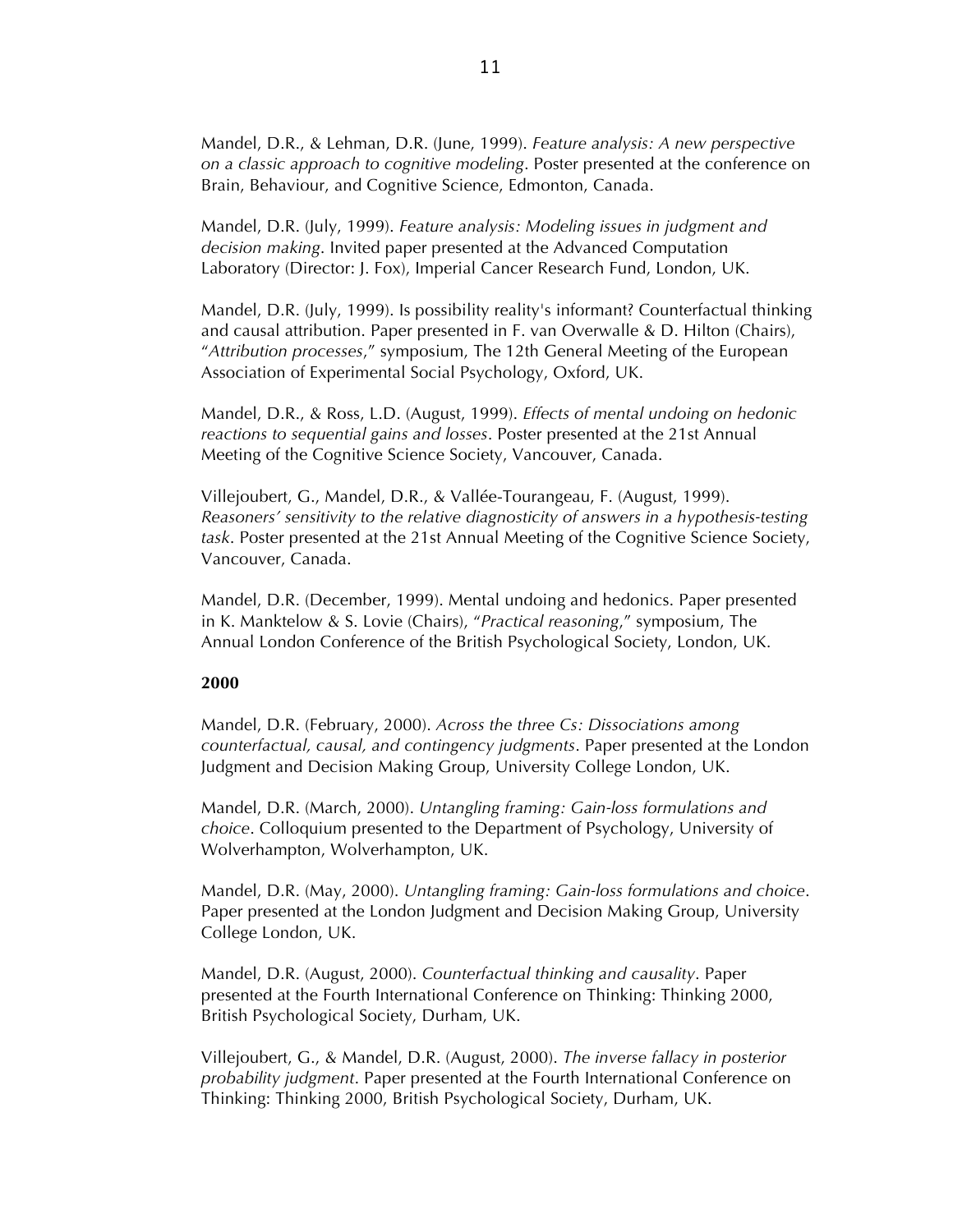Mandel, D.R. (November, 2000). *Framing-induced representativeness bias in binomial probability judgment*. Poster presented at the 2000 Annual Meeting of the Society for Judgment and Decision Making, New Orleans, USA.

#### **2001**

Mandel, D.R. (May, 2001). *Associations and dissociations across the three Cs: Counterfactual, causal, and contingency judgments*. Paper presented at the European Association of Experimental Social Psychology Small Group Meeting on Counterfactual Thinking, Aix-en-Provence, France [abstract in *European Bulletin of Social Psychology, 13*, 76.]

#### **2002**

Mandel, D.R. (April, 2002). *Example-based teaching: Implication for honing students' critical thinking skills*. Paper presented the Conference on Exploring Teaching as a Scholarly Activity, Learning and Teaching Centre, University of Victoria, Victoria, Canada.

Mandel, D.R. (May, 2002). *Effect of framing and representativeness thinking on binomial probability judgment*. Poster presented at the Twelfth Annual Meeting of the Canadian Society for Brain, Behaviour, and Cognitive Science, Vancouver, Canada.

Mandel, D.R. (June, 2002). *Dissociations among causal, counterfactual, and probability judgments.* Paper presented at the 13th General Meeting of the European Association of Experimental Social Psychology, San Sebastian, Spain.

Mandel, D.R. (June, 2002). *Frames, representation, and choice: How irrational are we really?* Poster presented at the 13th General Meeting of the European Association of Experimental Social Psychology, San Sebastian, Spain.

Mandel, D.R. (July, 2002). *Framing, rappresentazioni, scelte: Quanto siamo irrazionali in realta?* [Frames, representation, and choice: How irrational are we really?]. Colloquium presented to the Associazione di Psicologia Cognitiva, Rome, Italy.

Mandel, D.R. (November, 2002). *Frames, representations, and choice: How irrational are we really?* Poster presented at the 2002 Annual Meeting of the Society for Judgment and Decision Making, Kansas City, MO, USA.

Dhami, M.K., & Mandel, D.R. (November, 2002). *Consumer preferences for discount policies*. Poster presented at the 2002 Annual Meeting of the Society for Judgment and Decision Making, Kansas City, MO, USA.

Villejoubert, G., & Mandel, D.R. (November, 2002). *The representativeness heuristic: An instance of the inverse fallacy?* Paper presented at the 2002 Annual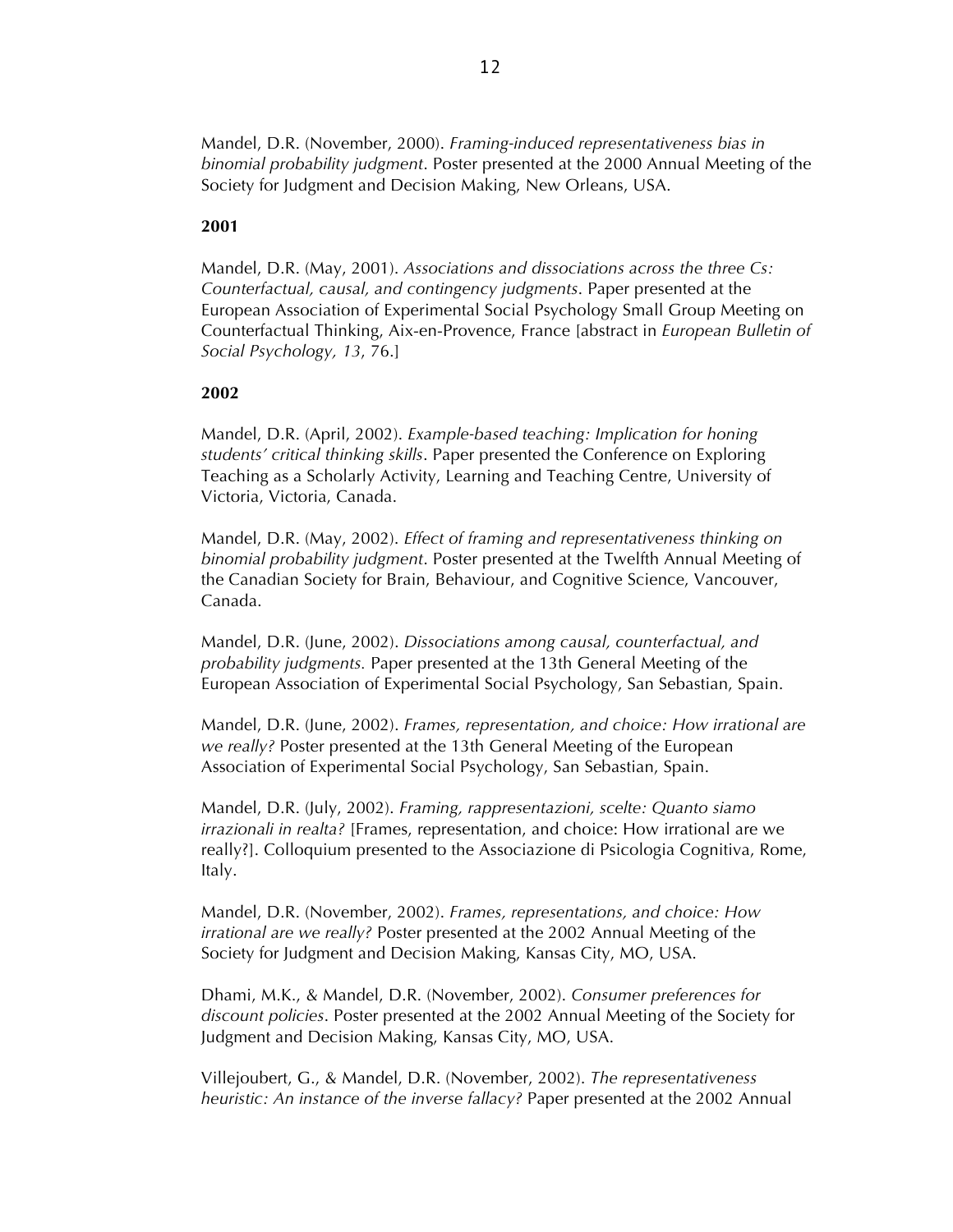Meeting of the Society for Judgment and Decision Making, Kansas City, MO, USA.

# **2003**

Mandel, D.R. (February, 2003). *Judgment dissociation theory: An analysis of differences in causal, counterfactual, and covariational reasoning*. Invited Lecture presented to the Instituto Superior de Psicologia Aplicada, Lisbon, Portugal.

Dhami, M.K., & Mandel, D.R. (August, 2003). *A decomposition of risk across domains*. Paper presented at the 19th Biannual Conference on Subjective Probability, Utility, and Decision Making, Zurich, Switzerland.

Dhami, M.K., Mandel, D.R., & Lees, S. (August, 2003). *Post-adoption services: An evaluation of usage, satisfaction, and effectiveness*. Paper presented at the 29th Annual Conference of the North American Council of Adoptable Children, Vancouver, Canada.

Mandel, D.R. (August, 2003). *Causal, counterfactual, and covariational judgment: An analysis of differences in reasoning*. Paper presented at the 19th Biannual Conference on Subjective Probability, Utility, and Decision Making, Zurich, Switzerland.

Mandel, D.R. (August, 2003). Reframing, representation, and rational choice: A pragmatic reading of the evidence. Paper presented in C.R.M. McKenzie (Chair) "*Rethinking framing effects*," symposium, The 19th Biannual Conference on Subjective Probability, Utility, and Decision Making, Zurich, Switzerland.

Dhami, M.K., & Mandel, D.R. (November, 2003). *Effects of counterfactual thinking on prisoners' judgments of blame and fairness*. Poster presented at the 2003 Annual Meeting of the Society for Judgment and Decision Making, Vancouver, B.C., Canada.

Mandel, D.R. (November, 2003). *From unpacking to refocusing: Frames, evidential support, and probability judgment*. Poster presented at the 2003 Annual Meeting of the Society for Judgment and Decision Making, Vancouver, B.C., Canada.

# **2004**

Ball, R., & Mandel, D.R. (May, 2004). *Health-message framing and cigarette smoking*. Poster presented at the 6th Annual Meeting of North-West Cognition and Memory, Victoria, B.C., Canada.

Hase, S., Mandel, D.R., & Masson, M.E.J. (May, 2004). *Effectiveness of training in Bayesian inference on accuracy of posterior probability judgment.* Poster presented at the 6th Annual Meeting of North-West Cognition and Memory, Victoria, Canada.

Mandel, D.R., & Dhami, M.K. (May, 2004). *Escape from reality: Effects of*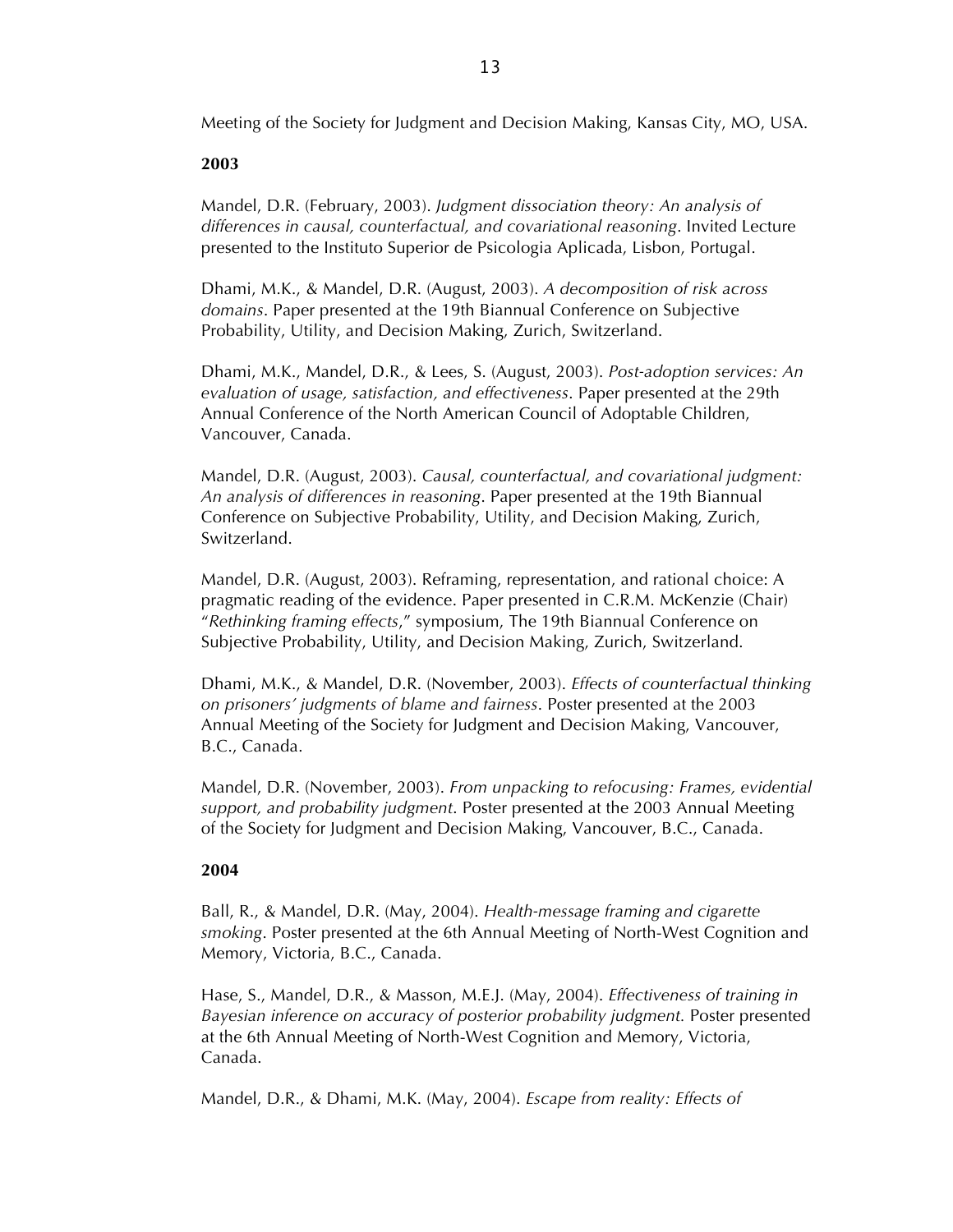*counterfactual thinking on judgments of blame and fairness and feelings of guilt and anger in prisoners*. Hot topics paper presented at the 16th annual Convention of the American Psychological Society, Chicago, IL, USA, May, 2004.

Mandel, D.R. (November, 2004). *Forecasting the risk of a terrorist attack: The effects of unpacking and refocusing*. Poster presented at the Society for Judgment and Decision Making 2004 Annual Conference, Minneapolis, MN, USA.

### **2005**

Mandel, D.R. (April, 2005). *Forecasting the risk of a terrorist attack: The effects of unpacking and refocusing*. Paper presented at the Southern Ontario Behavioural Decision Research Conference, Waterloo, Ontario, Canada.

Mandel, D.R. (April, 2005). *The role of coherence in the perception and assessment of risk*. Invited paper presented at the Annual S&T Symposium "Disruptive S&T concepts for the new military," Ottawa, Ontario, Canada.

Smith, D., Baranski, J.V., Duncan, M., & Mandel, D.R. (April, 2005). *The influence of pre- versus post-decisional advice.* Paper presented at the Southern Ontario Behavioural Decision Research Conference, Waterloo, Ontario, Canada.

Mandel, D.R. (July, 2005). *Forecasting the risk of a terrorist attack: The effects of unpacking and refocusing*. Paper presented at the International Society for Political Psychology 2005 Scientific Meeting, Toronto, Ontario, Canada.

Mandel, D.R., & Dhami, M.K. (July, 2005). Escape from reality: Effects of counterfactual thinking on judgments of blame and fairness and feelings of guilt and anger in prisoners. Paper presented at P. Catellani, D.J. Hilton, & D.R. Mandel (Chairs) "*Counterfactual thinking and causal attribution*" symposium, The 14th General Meeting of the European Association for Experimental Social Psychology, Würzburg, Germany.

Smith, D., Baranski, J.V., Duncan, M., & Mandel, D.R. (July, 2005). *The influence of pre- versus post-decisional advice.* Poster presented at the Meeting of the Canadian Society for Brain, Behaviour, and Cognitive Science, Montreal, Quebec, Canada.

Dhami, M.K., Mandel, D.R., Loewenstein, G., & Ayton, P. (August, 2005). Positive illusions: Prisoners' forecasts of their post-release success. Paper presented at M.K. Dhami (Chair) "*Judgment and decision making in criminal justice*" symposium, The 20th Research Conference on Subjective Probability, Utility, and Decision Making (SPUDM20), Stockholm, Sweden.

Mandel, D.R., & Dhami, M.K. (August, 2005). Prisoners' judgments of blame and fairness: Effects of counterfactual thinking. Paper presented at M.K. Dhami (Chair) "*Judgment and decision making in criminal justice*" symposium, The 20th Research Conference on Subjective Probability, Utility, and Decision Making (SPUDM20),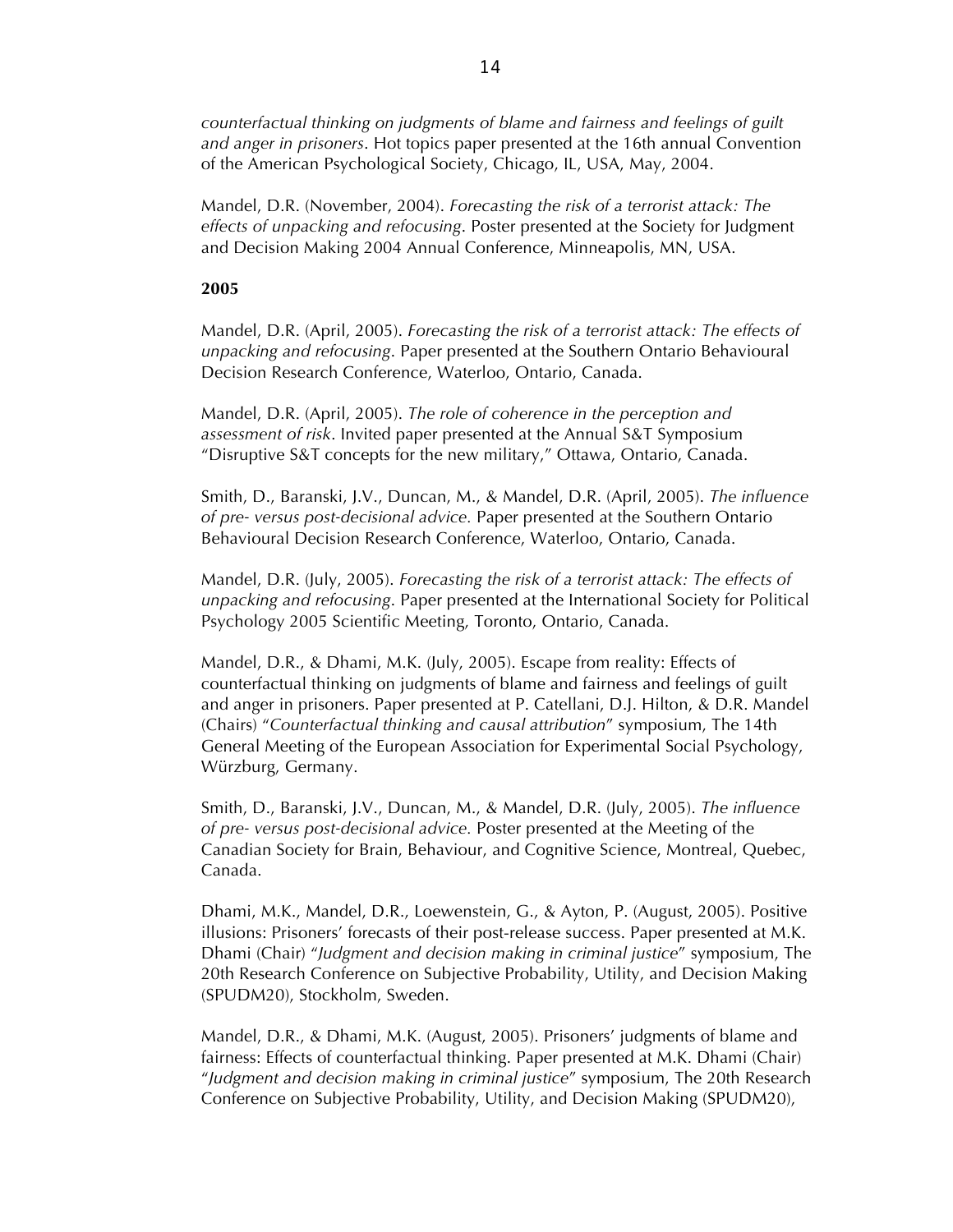Stockholm, Sweden.

Villejoubert, G., Kornbrot, D.E., Mandel, D.R., & Schmeer, S. (August, 2005). *Who uses the representative heuristic?* Paper presented at the 20th Research Conference on Subjective Probability, Utility, and Decision Making (SPUDM20), Stockholm, Sweden.

Dhami, M.K., Mandel, D.R., Loewenstein, G., & Ayton, P. (November, 2005). Prisoners' positive illusions of their post-release success. Paper presented at "*Reentry: Ex-prisoner experiences and expectations*" symposium, The 2005 Conference of the American Society of Criminology, Toronto, Ontario, Canada.

Mandel, D.R., & Dhami, M.K. (November, 2005). *Judgments of fairness, anger and counterfactual thinking in prisoners*. Poster presented at the 2005 Annual Meeting of the Society for Judgment and Decision Making, Toronto, Ontario, Canada.

Mandel, D.R. (November, 2005). *Managing asymmetric threats in a JIMP environment*. Poster presented at Defence Security Innovation, Quebec City, Quebec, Canada.

Smith, D., Baranski, J.V., Duncan, M., & Mandel, D.R. (November, 2005). *The influence of pre- versus post-decisional advice.* Poster presented at the 46<sup>th</sup> Annual Meeting of the Psychonomic Society, Toronto, Ontario, Canada.

### **2006**

Mandel, D.R., & Dhami, M.K. (March, 2006). Effect of counterfactual thinking on guilt and anger in prisoners: Mediation by judgments of blame and fairness. Paper presented at R. Weiner (Chair) "*The social cognition of legal decision making: Rationality, attribution, emotion and counterfactual thinking*" symposium, American Psychology-Law Annual Conference, St. Petersburg, FL, USA.

Mandel, D.R. (May, 2006). *Violations of coherence in subjective probability: A representational-assessment-processes (RAP) account.* Paper presented at the 2006 Southern Ontario Behavioral Decision Research Conference, Toronto, Ontario, Canada.

Vartanian, O., & Mandel, D.R. (May, 2006). *Cue weighting in causal judgment: A test of the positive-test-confirmation-biases (PCB) account*. Paper presented at the Southern Ontario Behavioral Decision Research Conference, Toronto, Ontario, Canada.

Mandel, D.R. (June, 2006). *Violations of coherence in subjective probability: A representational-assessment-processes account*. The 2006 Annual Conference of the Institute for Operations Research and the Management Sciences, Hong Kong, China.

Mandel, D.R., Vartanian, O., Thomson, M., & Adams, B. (July, 2006). Effect of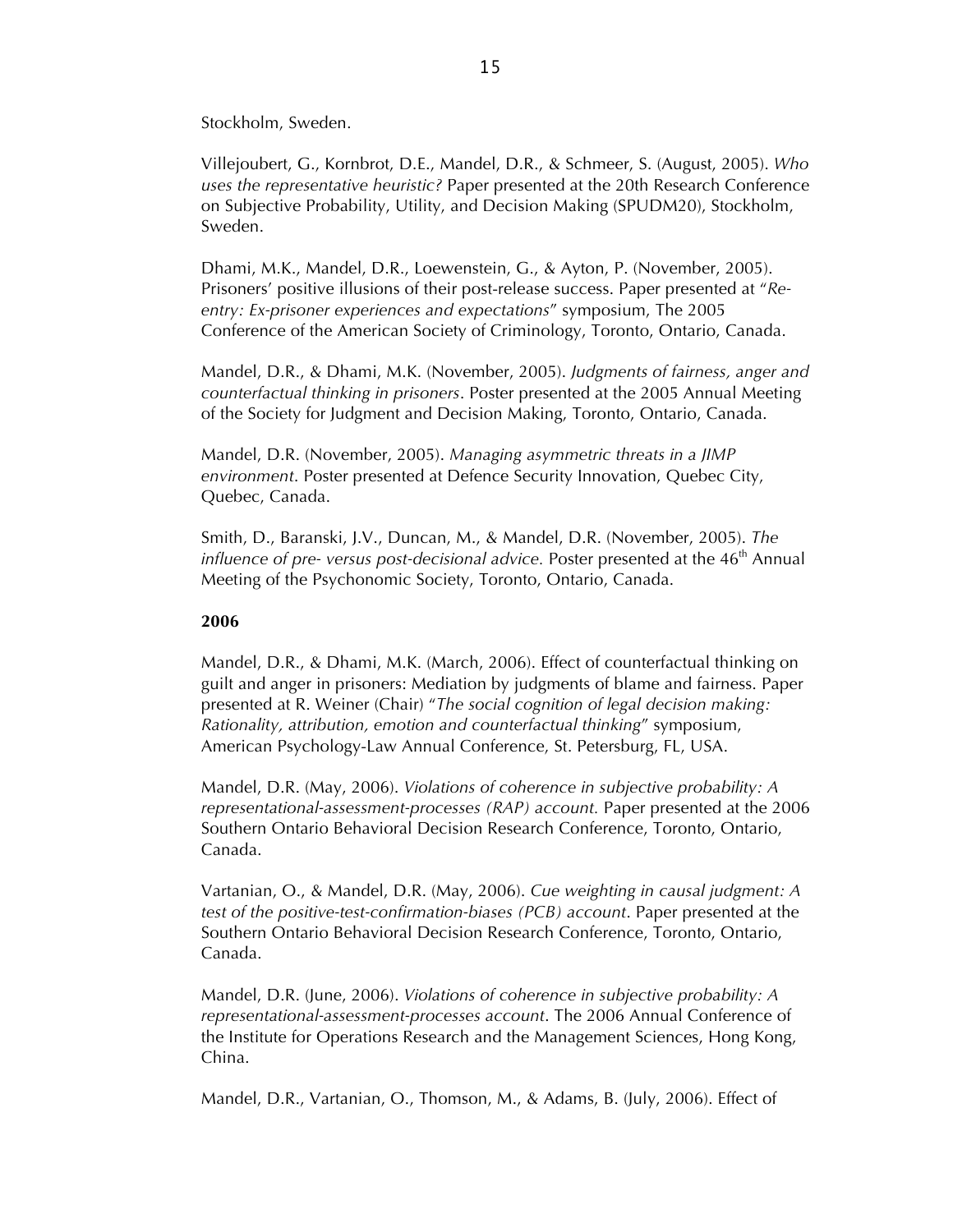victim pleas on United Nations military observer trainees' negotiated responses to a human rights violation: A field experiment. Paper presented at the "*Conflict Resolution and Humanitarian Assistance*" Symposium of the International Society for Political Psychology 2006 Scientific Meeting, Barcelona, Spain.

Mandel, D.R. (November, 2006). *Instigators as radicalizing factors*. Paper presented at the North Atlantic Treaty Organization Human Factors & Medicine Panel Research Task Group Meeting HFM-140/RTG on Psychosocial, Organizational and Cultural Aspects of Terrorism, NATO Defence College, Rome, Italy.

Mandel, D.R., & Vartanian, O. (December, 2006). *Security v. rights: Effects of emotion and target primes on political judgment*. Paper presented at the Affect, Motivation, and Decision Making Conference, Ein Boqeq, Israel.

### **2007**

Mandel, D.R. (January, 2007). Coherent risk analysis. Invited paper presented at the Office of the Director of National Intelligence Conference "*Improving Intelligence Analysis: What Works? How Can We Tell? Lessons from Outside the Intelligence Community,"* Chantilly, Virginia, U.S.A.

Mandel, D.R. (May, 2007). *Techniques for examining the thinking of influential figures*. Paper presented at the North Atlantic Treaty Organization Human Factors & Medicine Panel Research Task Group Meeting HFM-140/RTG on Psychosocial, Organizational and Cultural Aspects of Terrorism, Sofia, Bulgaria.

Dhami, M.K., & Mandel, D.R. (July, 2007). *Trial by judge or jury: Calculation or gamble?* Paper presented at the Joint Annual Meeting of the Law and Society Association and the Research Committee on Sociology of Law, Berlin, Germany.

Dhami, M.K., & Mandel, D.R. (July, 2007). *Choice under risk and uncertainty: Mode of trial.* Paper presented at the European Conference on Legal Studies, Berlin, Germany.

Dhami, M.K., & Mandel, D.R. (August, 2007). *Are additive probability estimators likely to be utility maximizers?* Paper presented at the 21st Conference on Subjective Probability, Utility and Decision Making, Warsaw, Poland.

Mandel, D.R. (November, 2007). *Emotion, risk and compliance with safety information in human-made and natural disasters*. Paper presented at the North Atlantic Treaty Organization Human Factors & Medicine Panel Research Task Group Meeting HFM-140/RTG on Psychosocial, Organizational and Cultural Aspects of Terrorism, Brussels, Belgium.

Mandel, D.R. (November, 2007). *Assessment and communication of risks to national security: Understanding human capabilities and limitations*. Invited paper presented at Defense Security Innovation 2007, Quebec City, Quebec.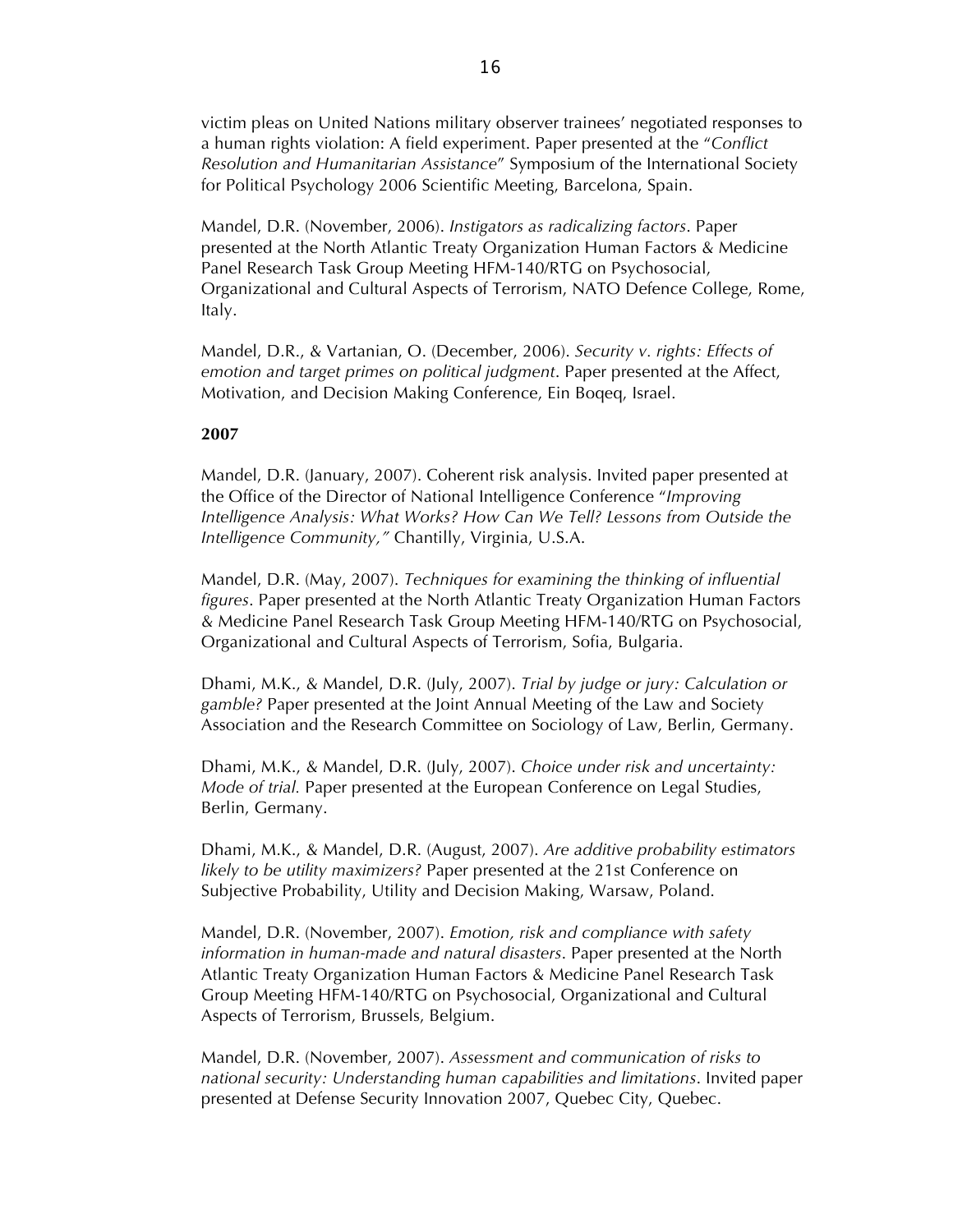Mandel, D.R. (December, 2007). *What if?, How come!: Judgments that relate, also dissociate.* Invited paper presented at What If?, So What!: Interdisciplinary Approaches to Counterfactual Reasoning 2007 Congress, Faculty of Philosophy, Erasmus University of Rotterdam, Rotterdam, The Netherlands.

Mandel., D.R. (December, 2007). *Counterfactual and causal explanation: From early theoretical views to new frontiers*. Invited paper presented at Understanding Counterfactuals/Understanding Causation Workshop, Department of Philosophy, University of Warwick, Warwick, U.K.

### **2008**

Mandel, D.R. (March, 2008). Psychological perspectives on terrorism and radicalization. Paper presented The North Atlantic Treaty Organization Advanced Research Workshop "*Indigenous Terrorism: Understanding and Addressing the Root Causes of Radicalisation among Groups with an Immigrant Heritage in Europe*," Budapest, Hungary.

Mandel, D.R., & Vartanian, O. (May, 2008). *Security vs. rights: effects of emotion and political orientation on political judgment*. Paper presented at the 2008 Southern Ontario Behavioural Decision Research Conference, Waterloo, Ontario.

Mandel, D.R., Vartanian, O., & Ferriday, C. (May, 2008). *Decomposing the person-impersonal distinction in moral decision making*. Poster presented at the 2008 Southern Ontario Behavioural Decision Research Conference, Waterloo, Ontario.

Mandel, D.R., Vartanian, O., & Blackler, K. (May, 2008). *Consequential conditionals: when liking determines likelihood*. Poster presented at the 2008 Southern Ontario Behavioural Decision Research Conference, Waterloo, Ontario.

Mandel, D.R. (June, 2008). *Psychosocial factors in risk communication*. Invited paper presented at the Senior Officials Meeting of the Global Health and Security Action Group, Ottawa, Ontario.

Dhami, M.K., & Mandel, D.R. (July, 2008). *Mode of trial: rational judgment and choice in an uncertain world*. Paper presented at the European Conference on Psychology and Law, Maastricht, The Netherlands.

Mandel, D.R., & Vartanian, O. (August, 2008). *Weighting of contingency information in causal judgment: Evidence of hypothesis dependence and use of a positive-test strategy*. Paper presented at the 6<sup>th</sup> International Conference on Thinking, Venice, Italy.

Mandel, D.R. (August, 2008). *Violations of coherence in subjective probability: A representational and assessment processes account.* Poster presented at the 6<sup>th</sup> International Conference on Thinking, Venice, Italy.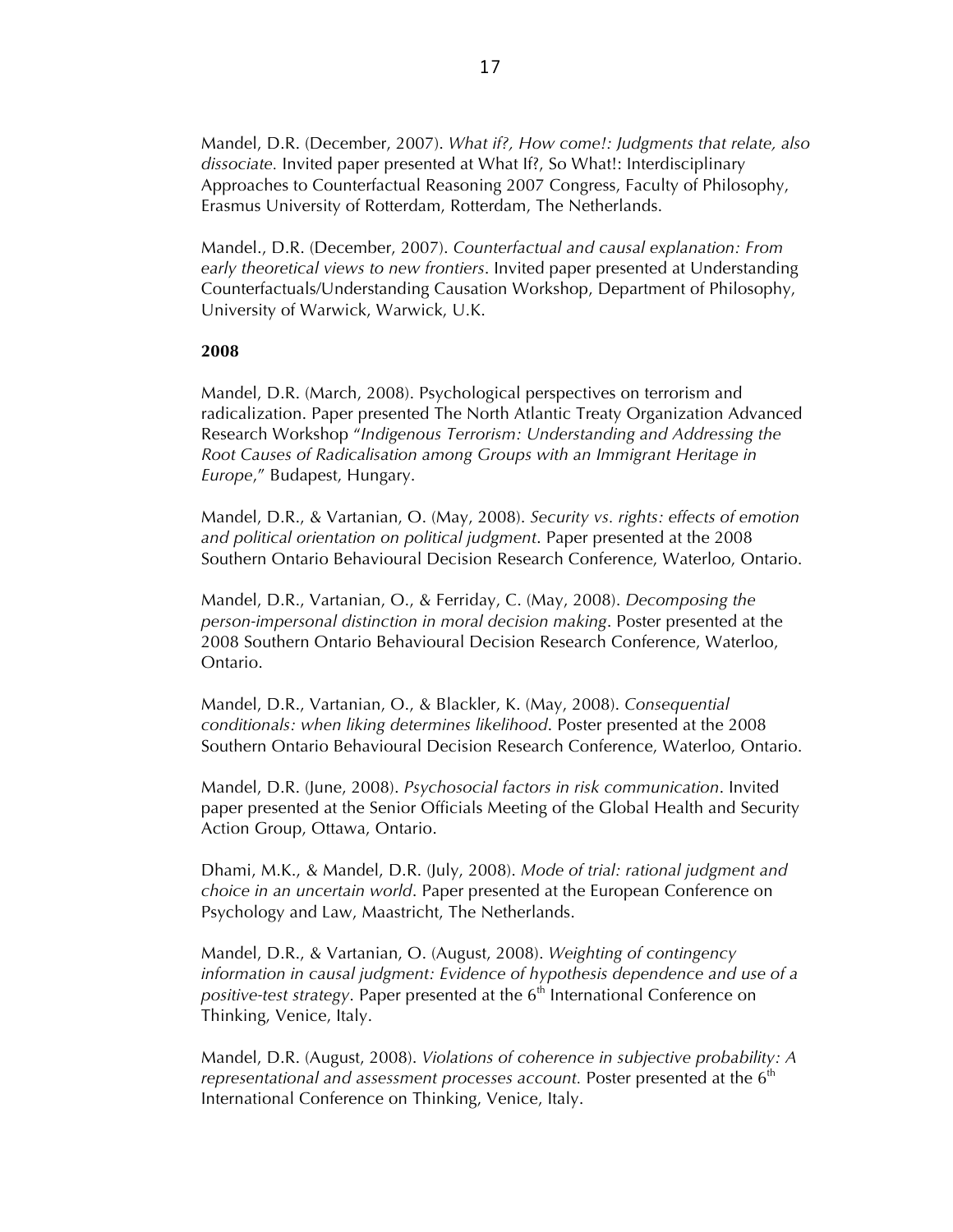Vartanian, O., & Mandel, D.R. (August, 2008). *When liking is believing: consequential conditionals as a framework for communicating government policy*. Poster presented at the 6<sup>th</sup> International Conference on Thinking, Venice, Italy.

Dhami, M.K., & Mandel, D.R. (August, 2008). *Rationality in judgment and choice: Evidence of additive probability estimation and utility maximization*. Poster presented at the  $6<sup>th</sup>$  International Conference on Thinking, Venice, Italy.

Mandel, D.R., & Williams, J.J. (August, 2008). *The cost of economy of expression: Failure to explicate the alternative hypothesis in queries increases bias in probability judgment.* Poster presented at the 6<sup>th</sup> International Conference on Thinking, Venice, Italy.

Mandel, D.R. *et al.* (November, 2008). A calibration study of an intelligence assessment division. Paper presented in the panel on "*Intelligence Analysis*" (D.R. Mandel, Chair), Inter-University Seminar on Armed Forces and Society Canada Region Conference, Kingston, Ontario.

McLellan, L., Derbentseva, N., Mandel, D.R., & Pavlovic, N. (November, 2008). An initial investigation of cognitive challenges in intelligence analysis. Paper presented in the panel on "*Intelligence Analysis*" (D.R. Mandel, Chair), Inter-University Seminar on Armed Forces and Society Canada Region Conference, Kingston, Ontario.

Derbentseva, N., McLellan, L., Mandel, D.R., & Pavlovic, N. (November, 2008). Organizational issues in Canadian intelligence community: Managers' perspective. Paper presented in the panel on "*Intelligence Analysis*" (D.R. Mandel, Chair), Inter-University Seminar on Armed Forces and Society Canada Region Conference, Kingston, Ontario.

Vartanian, O., &, Mandel, D.R. (November, 2008). Relations define actions: Asymmetric judgments of intent in international relations. Paper presented in the panel on "*Adversarial Intent*" (C. McCann, Chair), Inter-University Seminar on Armed Forces and Society Canada Region Conference, Kingston, Ontario.

Bruine de Bruin, W., Fischhoff, B., Downs, J.S., Florig, H.K., Stone, E.R., & Mandel, D.R. (November, 2008). Examining unintended consequences of risk communications that evoke fear--a bi-national study. Poster presented at the 2008 Annual Meeting of the Society for Judgment and Decision Making, Chicago, Illinois, U.S.A.

### **2009**

Mandel, D. R. (February, 2009). Setting the stage: The role of science in applied communities. Paper presented at the Global Futures Forum (GFF) Community of Interest for the Practice and Organization of Intelligence (COIPOI) Ottawa Roundable "*What Can the Cognitive and Behavioural Sciences Contribute to*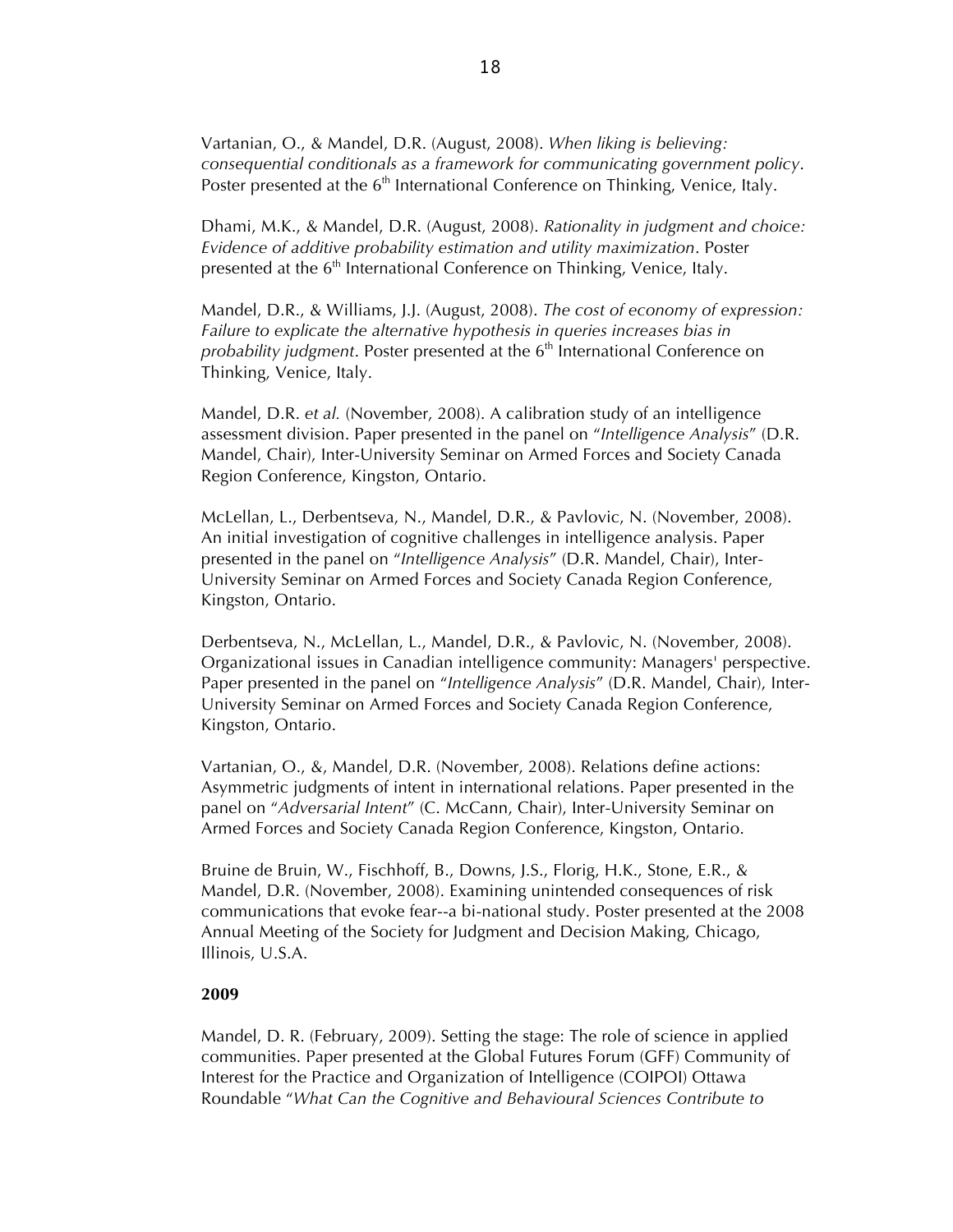*Intelligence Analysis? Towards a Collaborative Agenda for the Future*." Meech Lake, Quebec.

Mandel, D. R. (February, 2009). Canadian perspectives: A calibration study of an intelligence assessment division. Paper presented at the Global Futures Forum (GFF) Community of Interest for the Practice and Organization of Intelligence (COIPOI) Ottawa Roundable "*What Can the Cognitive and Behavioural Sciences Contribute to Intelligence Analysis? Towards a Collaborative Agenda for the Future*." Meech Lake, Quebec.

Mandel, D. R. (May, 2009). *Canadian perspectives: Applied behavioral science in support of intelligence analysis*. Invited paper presented at the Public Workshop of the National Academy of Sciences Committee on Behavioral and Social Science Research to Improve Intelligence Analysis for National Security. Washington, D.C.

Mandel, D. R. (June, 2009). *On "How to save the world" in 10 minutes or less*. Invited paper presented at the Workshop on Security and Human Behavior. Cambridge, Massachusetts, U.S.A.

Vartanian, O., Mandel, D. R., & Duncan, M. (August, 2009). *Money or life: Context effects on risky choice*. Paper presented at the annual convention of the American Psychological Association, Toronto, Ontario.

Kamleitner, B., Dhami, M. K., & Mandel, D. R. (August, 2009). *Risky discounts: Gambling per item versus per purchase*. Paper presented at the 22nd Research Conference on Subjective Probability Utility Decision Making (SPUDM22). Rovereto, Italy.

Bruine de Bruin, W., Fischhoff, B., Downs, J. S., Florig, H. K., Stone, E. R., & Mandel, D. R. (August, 2009). *Unintended fear-evoking consequences of risk communications*. Paper presented at the 22nd Research Conference on Subjective Probability Utility Decision Making (SPUDM22). Rovereto, Italy.

Mandel, D. R. (August, 2009). A calibration study of an intelligence assessment division. Paper presented at the 22nd Research Conference on Subjective Probability Utility Decision Making (SPUDM22). Rovereto, Italy.

Dhami, M. K., & Mandel, D. R. (August, 2009). *Risk perception and criminal activity*. Paper presented at the European Conference on Psychology and Law. Sorrento, Italy.

Dhami, M. K., & Mandel, D. R. (September, 2009). *Mode of trial: The defendant's dilemma*. Paper presented at the Conference of the European Society of Criminology. Ljubljana, Slovenia.

Mandel, D.R. (September, 2009). *Applied behavioural science in support of intelligence: Experiences in building a Canadian capability*. Invited paper presented to the Committee on Field Evaluation of Behavioral and Cognitive Sciences-Based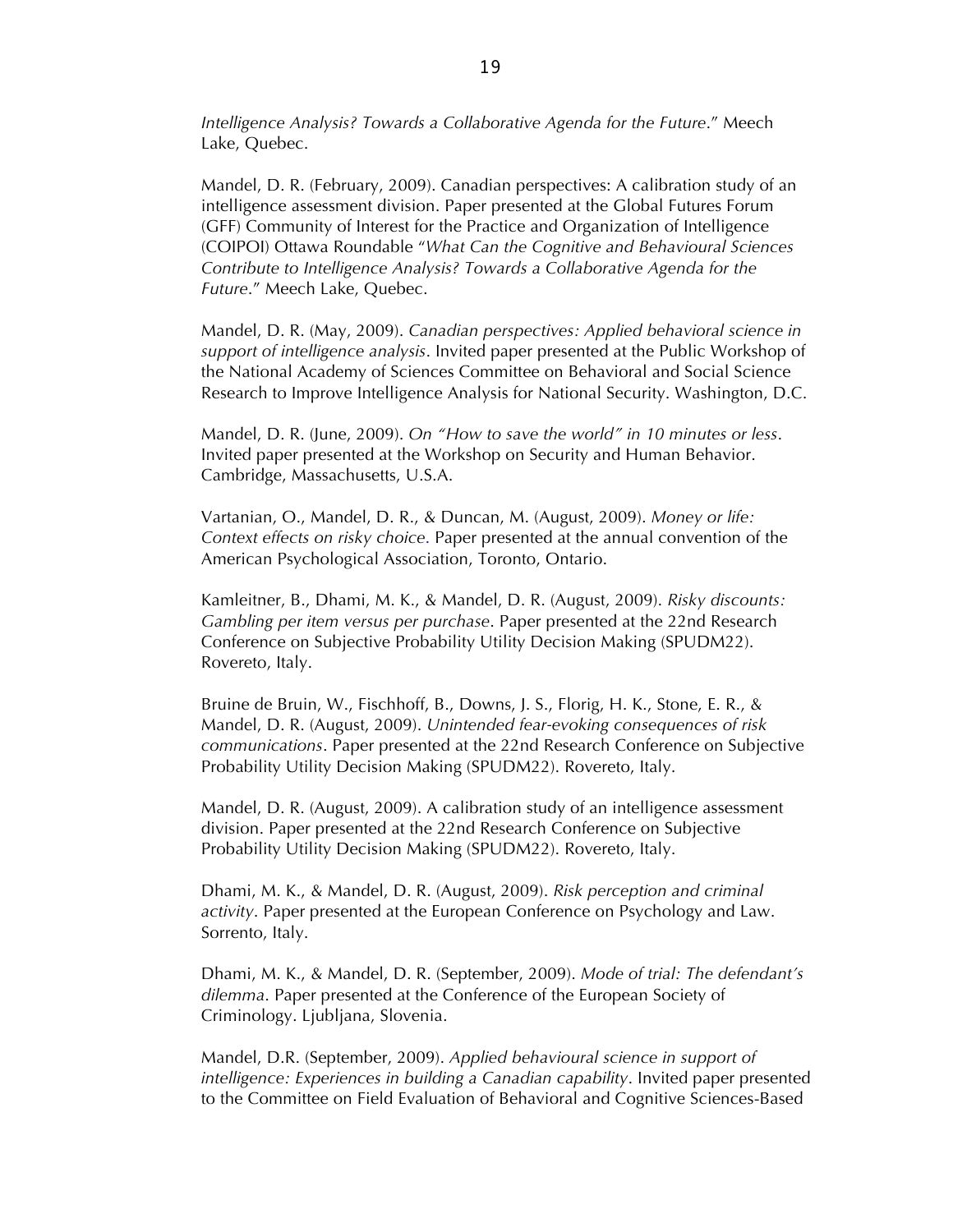Methods and Tools for Intelligence and Counter-intelligence, National Research Council, National Academy of Sciences. Washington, D.C.

Mandel, D. R. (October, 2009). *Radicalization: What does it mean?* Paper presented at the Annual Conference of the Canadian Association for Security and Intelligence Studies. Ottawa, Ontario.

# **2011**

Vartanian, O., Mandel, D. R., Bouak, F., Smith, I., & Petrongolo, S. (April, 2011). Neural correlates of hypothesis dependence in reasoning about contingency information. Paper presented at the annual meeting of the Society for Cognitive Neuroscience, San Francisco, CA.

# **Research and Organizational Support**

# *External funding*

- Principal Investigator, Natural Sciences and Engineering Research Council of Canada Discovery Grant #249537-2007 (Project: *Coherence of probability and contingency judgments*), \$91,000, 2007-2012.
- Principal Investigator, Natural Sciences and Engineering Research Council of Canada Discovery Grant #249537-2002 (Project: *Information integration in causal judgment*), \$100,000, 2002-2007.
- Principal Investigator, The Queen Alexandra Foundation for Children Research Grant (Project: *Evaluation of post-adoption services and investigation into causes of youth risk behaviour*), \$8,400, 2002-2004.
- Principal Investigator, Canadian Institutes of Health Research Institutional Development Grant (Project: *Effects of message framing on healthpromoting behavior*), \$4,900, 2001-2002.
- Applicant, European Association of Experimental Social Psychology Conference Grant (Project: Small Group Meeting on Counterfactual Thinking, Aix-en-Provence, France), €3,000, 2001.
- Principal Investigator, Economic and Social Research Council Research Grant (Project: *Contingency information integration in causal judgment*), £32,000. (Declined upon acceptance of position at University of Victoria), 2001.
- Applicant, British Academy, Visiting Professor Grant (Project: Funded the twomonth visit of Dr. Ahogni N'gbala to collaborate on counterfactual thinking research), £3,000, 2000.
- Co-Investigator, Natural Sciences and Engineering Research Council of Canada Team Research Grant #95-3054 (Project: *Integration strategies in causal reasoning*), \$45,000, 1996-2001.
- Principal Investigator, Social Sciences and Humanities Research Council of Canada Postdoctoral Research Grant (Grant supplement to SSHRC Postdoctoral Fellowship), \$5,000, 1996-1998.

# *Internal funding*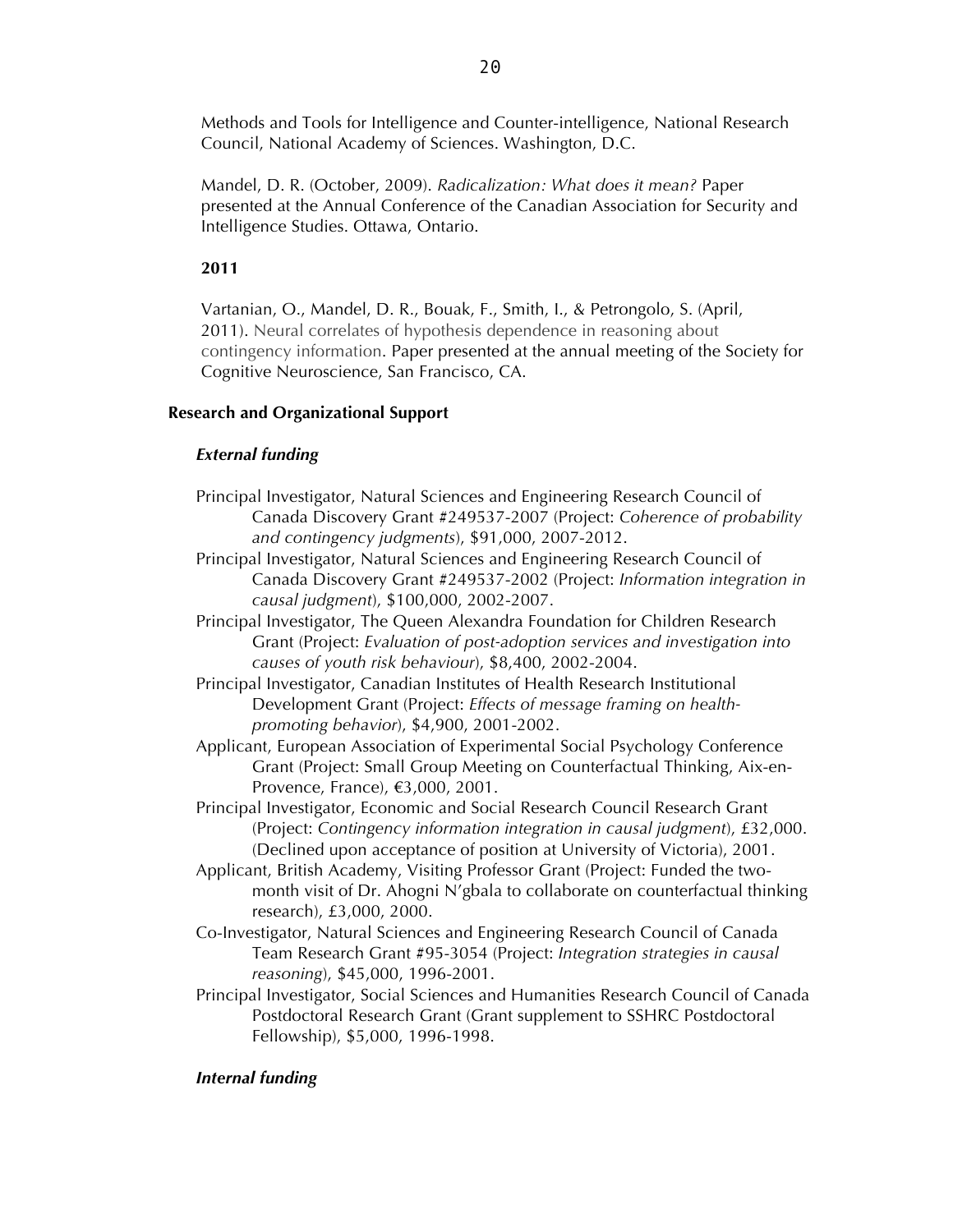- Principal Investigator, Department of National Defence Applied Research Program #15dm (Project: *Understanding and Augmenting Human Analytic Capabilities*), \$850,000, 2008-2013 (5 fiscal years).
- Principal Investigator, Department of National Defence Technology Investment Fund #15dz01 (Project: *Understanding and Prediction of Adversarial Intent*), \$750,000, 2007-2010 (3 fiscal years).
- University of Victoria Scholarly Conference and Artistic Performance Travel Grant Award (Project: Presentation at the 16th annual Convention of the American Psychological Society, Chicago, IL, USA), \$1,350, 2004.
- University of Victoria Scholarly Conference and Artistic Performance Travel Grant Award (Project: Presentation at the 19th Biannual Conference on Subjective Probability, Utility, and Decision Making, Zurich, Switzerland), \$1,350, 2003.
- Principal Investigator, University of Victoria Internal Research Grant (Project: *Prediction of Risky Behaviour and Risk Taking Intentions in Young Adults*), \$4,000, 2003-2004.
- Principal Investigator, University of Victoria Learning and Teaching Centre Development Grant (Project: Example-based Teaching in Research Methods and Reasoning Skill), \$4,500, 2002-2004.
- University of Victoria Scholarly Conference and Artistic Performance Travel Grant Award (Project: Presentation at the 13th General Meeting of the European Association for Experimental Social Psychology, San Sebastian, Spain), \$1,350, 2002.

University of Victoria Personal Computer Enhancement Fund (Project: Purchase of laptop computer for research purposes), \$1,300, 2001.

University of Victoria Research Startup Grant, \$30,000, 2001.

### **Organizational Positions**

Chair, Workshop on Behavioural and Formal Models of Adversarial Intent. Toronto, Ontario, February 2010.

Co-chair, Organizing Committee, Workshop on Concept Mapping Knowledge Model for the Intelligence Community. Ottawa, Ontario, February 2010.

- Member, Organizing Committee, Community of Interest on the Practice and Organization of Intelligence (COI POI) Ottawa (Meech Lake) Roundtable on "*What Can the Cognitive and Behavioral Sciences Contribute to Intelligence Analysis? Towards a Collaborative Agenda for the Future*," Meech Lake, Quebec, February 2009.
- Founder and Leader, Thinking, Risk and Intelligence Group, DRDC Toronto, 2007 present.
- Member, NATO Human Factors and Medicine Panel Technical Team (HFM-140) on *Psychosocial, Organizational, and Cultural Aspects of Terrorism*, 2006- 2009.
- Member, Organizing Committee, Canada-Netherlands-Sweden Trilateral Meeting on Risk Assessment, 2006.
- Member, Organizing Committee, Risk Assessment Methodology Study Workshop, Public Security Technical Program (Systems Integration, Standards, and Analysis Area), 2006.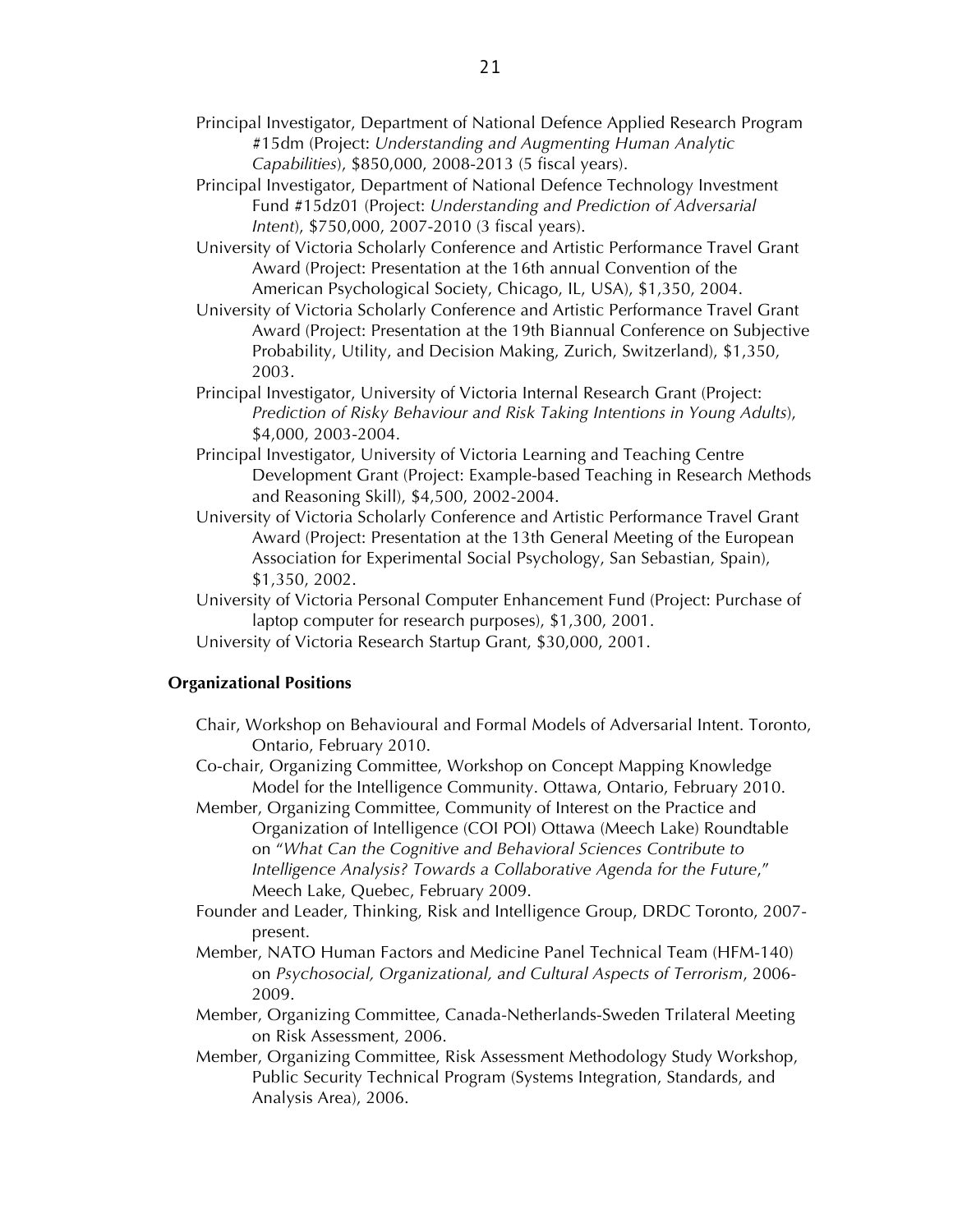- Member, NATO Human Factors and Medicine Panel Exploratory Team (ET-061) on *Psychosocial, Organizational, and Cultural Aspects of Terrorism*, 2005- 2006.
- Co-chair, Counterfactual Thinking and Causal Attribution Symposium, The 14th General Meeting of the European Association for Experimental Social Psychology, Würzburg, Germany, July, 2005.
- Review Committee Member, Biobehavioral and Biobehavioral Processes 4 Study Section (Cognition & Perception), Center for Scientific Review, National Institutes of Health, Washington, D.C., U.S.A., June, 2003.
- Review Committee Member, Biobehavioral and Biobehavioral Processes 4 Study Section (Cognition & Perception), Center for Scientific Review, National Institutes of Health, Washington, D.C., U.S.A., October, 2002.
- Director, Colloquium Series, Department of Psychology, University of Victoria, July 2002-August 2004.
- Member, Graduate Executive Committee, Department of Psychology, University of Victoria, August 2001-August 2004.
- Director, Colloquium Series, Department of Psychology, University of Hertfordshire, August 2000-June 2001.
- Principal Organizer, European Association of Experimental Social Psychology Small Group Meeting on Counterfactual Thinking, Aix-en-Provence, France, May, 2001.

# **Editorial and Reviewer Positions**

### *Editorial*

Editorial Board Member, *Basic and Applied social Psychology*, 2009-present. Lead Editor (with M.K. Dhami), Special Issue of *Analyses of Social Issues and Public Policy* on "Psychological Perspectives on Threats to Democracy," 2005. Editorial Board Member, *Analyses of Social Issues and Public Policy,* 2003-2007.

### *Reviewing for funding agencies*

Department of National Defence, Academic Research Programme (Canada), 2005. Economic and Social Research Council (U.K.), 2000, 2001. Israel Science Foundation, 2004, 2005, 2006. Natural Sciences and Engineering Research Council of Canada, 2003, 2004, 2005, 2007, 2008. National Science Foundation (U.S.A.), 2004, 2005. South African National Research Foundation, 2003.

### *Reviewing for journals*

*Acta Psychologica Aggressive Behavior Aging, Neuropsychology, and Cognition Analyses of Social Issues and Public Policy*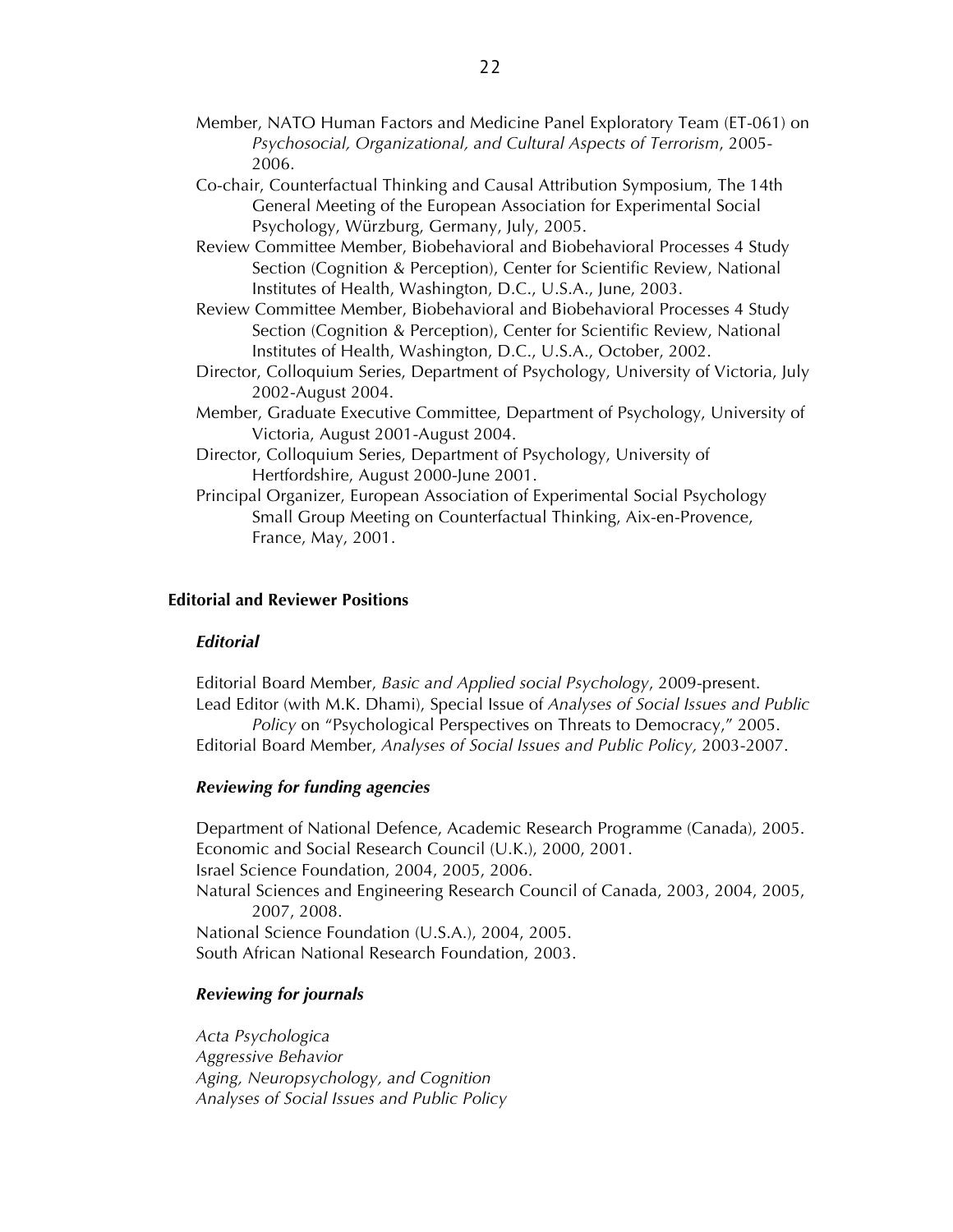*Applied Cognitive Psychology Basic and Applied Social Psychology British Journal of Social Psychology Canadian Journal of Experimental Psychology Cognitive Psychology Cognitive Science Current Psychology Letters: Behaviour, Brain, & Cognition European Journal of Social Psychology Experimental Psychology IEEE Security & Privacy Journal of Experimental Psychology: General Journal of Experimental Psychology: Learning, Memory, and Cognition Journal of Experimental Social Psychology Journal of Memory and Language Journal of Peace Research Journal of Personality and Social Psychology Judgment and Decision Making Memory & Cognition Organizational Behavior and Human Decision Processes Personality and Social Psychology Bulletin Personality and Social Psychology Review Philosophical Psychology Philosophy of the Social Sciences Psychological Science Quarterly Journal of Experimental Psychology Social Behavior and Personality Social Cognition Terrorism and Political Violence Thinking & Reasoning Trends in Cognitive Sciences*

### *Reviewing for book publishers*

Prentice-Hall, January, 2003. (Aronson et al., Social Psychology, Canadian Edition,  $3^{\text{rd}}$  ed.).

Prentice-Hall, January, 2002 (Aronson et al., Social Psychology, Canadian Edition,  $2^{nd}$  ed.).

Thompson Learning, July, 2000 (draft of text on judgment and decision making).

### *Scientific authority on contractor reports*

Canadian Forces College [Prof. Walter Dorn, PI], *The Justifications for War and Peace in World Religions: Part III: Comparisons of Scriptures from Seven World Religions.* March 20, DRDC Contractor Report 2010-036.

Canadian Forces College [Prof. Walter Dorn, PI], *The Justifications for War and Peace in World Religions: Part II: Extracts, Summaries and Comparisons of Scriptures of Religions of Indic Origin (Buddhism, Hinduism, Jainism and Sikhism).* March 2010, DRDC Contractor Report 2010-034.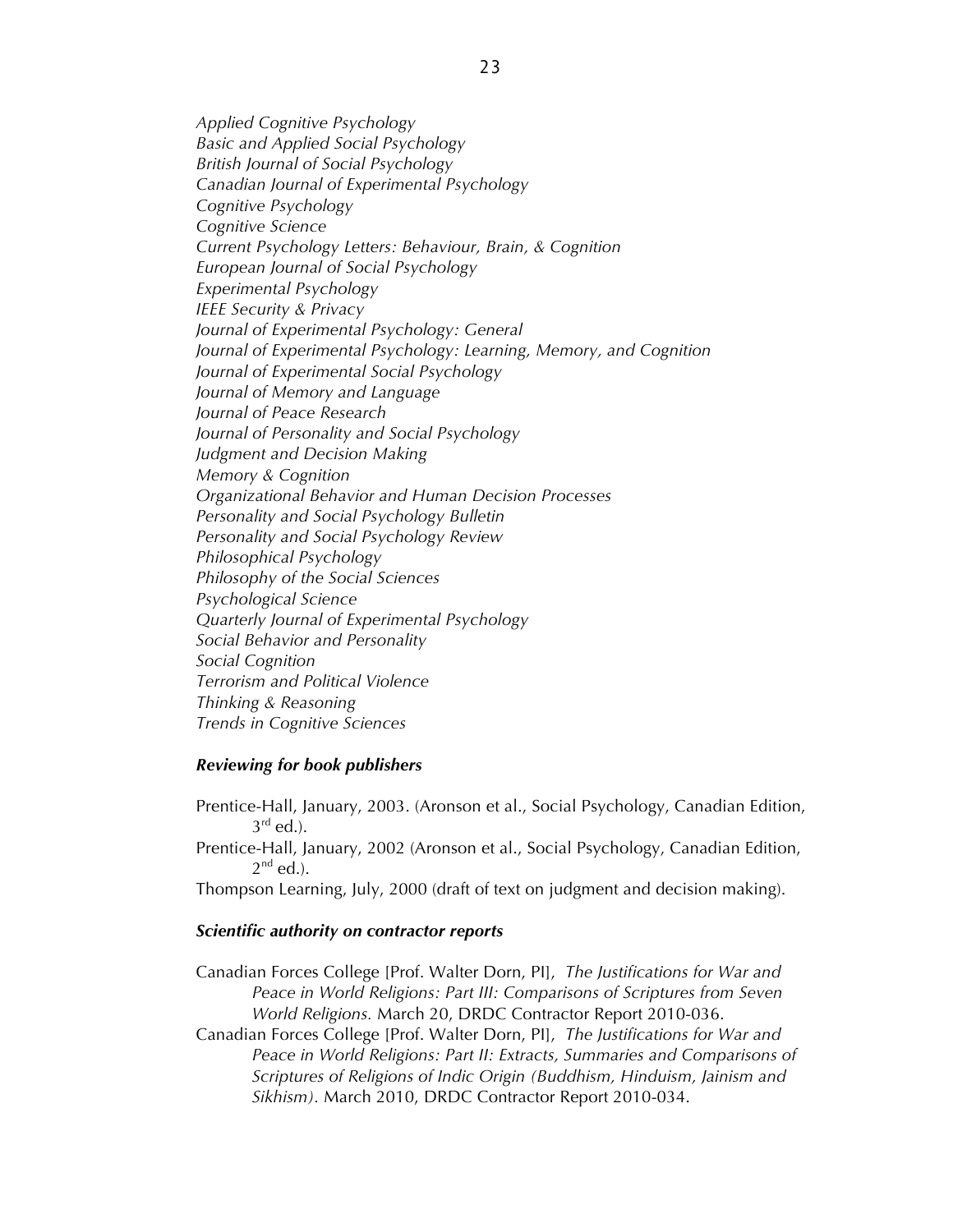- University of British Columbia [Prof. Peter Suedfeld, PI], *The Scoring of Integrative Complexity as a Tool in Forecasting Adversary Intentions: Three Case Studies*. March 2010, DRDC Contractor Report 2010-039.
- University of British Columbia [Prof. Peter Suedfeld, PI], *The Complexity Construct in Political Psychology: Personological and Cognitive Approaches*. February 2010, DRDC Contractor Report 2010-022.
- University of British Columbia [Prof. Peter Suedfeld, PI], *Individual-level Indicators, Predictors, and Determinants of Conflict Escalation and De-escalation: A Review of the Psychological Literature*, May 2009, DRDC Contractor Report 2009-072.
- Canadian Forces College [Prof. Walter Dorn, PI], *The Justifications for War and Peace in World Religions: Part I: Extracts, Summaries and Comparisons of Scriptures in the Abrahamic Religions*, July 2009, DRDC Toronto Contractor Report 2009-125.
- Humansystems Inc. [Dr. Barb Adams, PI], *Tactical Effects of Crowd Confrontation Systems: Research Agenda*, November, 2008, DRDC Toronto Contractor Report CR2008-226.
- Humansystems Inc. [Dr. Barb Adams, PI], *Tactical Effects of Crowd Confrontation Systems: Literature Review*, November, 2008, DRDC Toronto Contractor Report CR-2008-225.
- Carnegie Mellon University [Prof. Baruch Fischhoff, PI], *Understanding Public Responses to Domestic Threats*, September 2007, DRDC Toronto Contractor Report CR-2007-111**.**
- Humansystems Inc. [Dr. Barb Adams, PI], *Interoperable Risk Management in a Joint Interagency Multinational Environment*, September 2007, DRDC Toronto Contractor Report CR-2007-068.
- NTT Systems Inc. [Mr. Marc Gruscow, PI], *Gambling Task – fMRI Version - Users' Manual*, March 2007, DRDC Toronto Contractor Report CR**-**2007-122.
- Humansystems Inc. [Dr. Barb Adams, PI], *Moral and Ethical Decision Making in United Nations Military Observer Operations Field Experiment*, January 2007, DRDC Toronto Contractor Report CR-2007-012.

### **Consultancy**

- Consultant, BBC Television (Program: Human Rights, Human Wrongs), London, U.K. 2000.
- Ethics Advisor and Monitor, Granada Television (Program Series: "The Human Zoo"), London, U.K., 1999.

# **Professional Affiliations**

Member, Association for Psychological Science, 2003-2010.

- Associate, Behavioral and Brain Sciences, 2000-present.
- Member, Canadian Association of Professional Intelligence Analysts (CAPIA), 2008 present.
- Member, Canadian Association for Security and Intelligence Studies (CASIS), 2009 present.

Member, European Association for Decision Making, 2000-2010.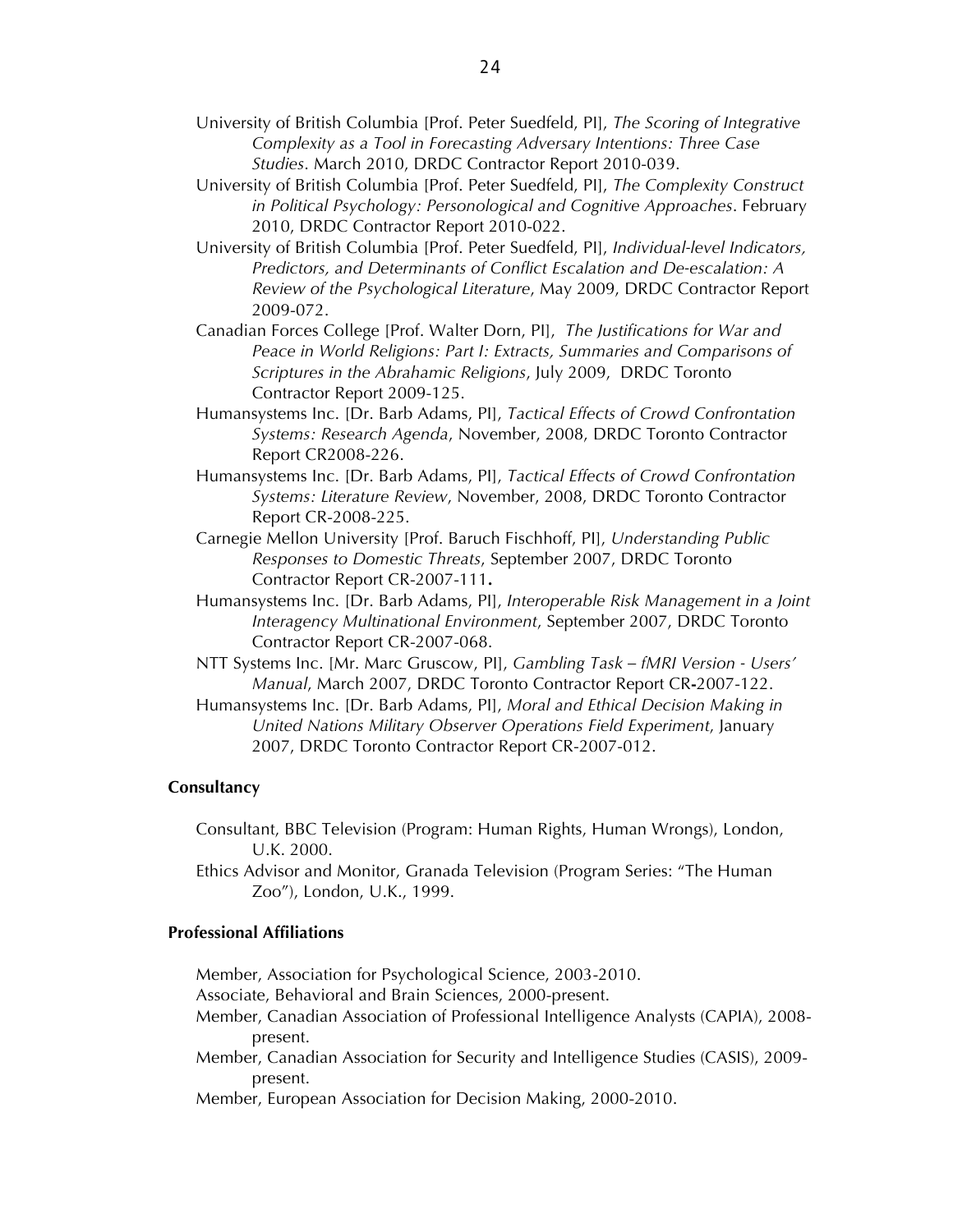Affiliate, European Association for Experimental Social Psychology, 1999-2008. Member, International Society for Political Psychology, 2005-2010.

Member, Just War Theory Project, Academic Council of the United Nations System (ACUNS), 2008-present.

Inductee, Psi Chi Honor Society for Psychology, 2002.

- Member, Society for Judgment and Decision Making, 2002-present.
- Member, Society for Personality and Social Psychology (APA Division 8), 1993- 2010.
- Member, Society for the Psychological Study of Social Issues (APA Division 9), 1993-present.

### **Courses Taught**

### *Defence and Security*

Judgment and Decision Making for the Intelligence Community, Intelligence Assessment Learning Program, Privy Council Office, 2008.

Risk Management in Operational Planning, Advanced Military Studies Program, Canadian Forces College, 2007.

### *Undergraduate*

Judgment and Decision Making Research Methods in Psychology Survey of Social Psychology

# *Graduate*

Topics in Judgment and Decision Making Research Methods in Judgment and Decision Making Research Social Cognition

#### **Supervision**

### *Undergraduate honours, directed study, or co-op*

Kristen Blackler, University of Waterloo, 2008. Chelsea Ferriday, University of Waterloo, 2007, 2008, 2009. Amy Peters, University of Waterloo, 2007. Joseph Williams, University of Toronto, 2007. From 1998-2004, I have supervised the thesis research of 14 Honours students.

### *Graduate and post-doctoral supervision*

Natalia Derbentseva, NSERC VF Postdoctoral Research Fellow, DRDC Toronto, April 2008-November 2010. Jamie Marcus, Federal Student Work Experience Program, DRDC Toronto, May